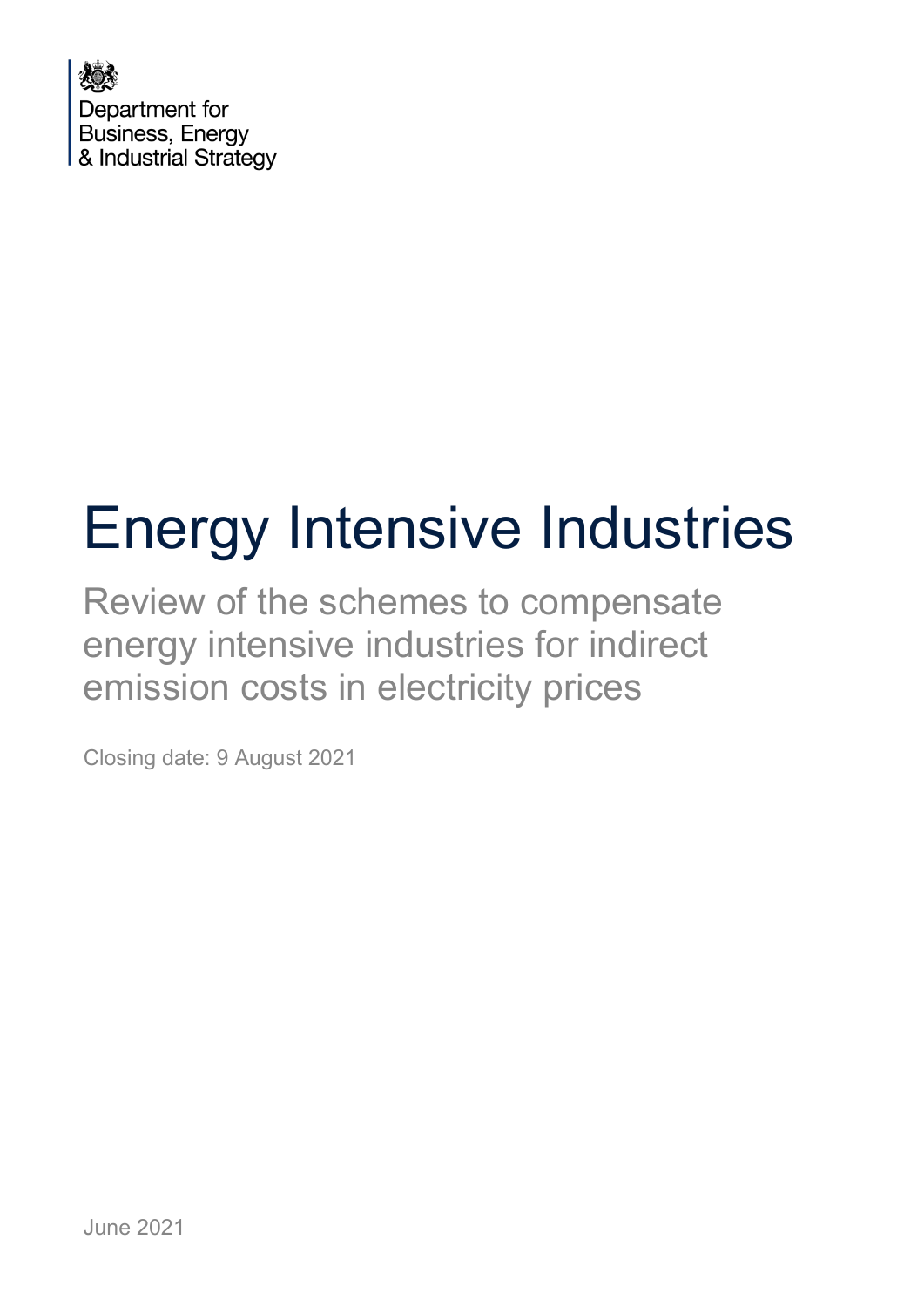

© Crown copyright 2021

This publication is licensed under the terms of the Open Government Licence v3.0 except where otherwise stated. To view this licence, visit [nationalarchives.gov.uk/doc/open-government-licence/version/3](http://nationalarchives.gov.uk/doc/open-government-licence/version/3/) or write to the Information Policy Team, The National Archives, Kew, London TW9 4DU, or email: [psi@nationalarchives.gsi.gov.uk.](mailto:psi@nationalarchives.gsi.gov.uk)

Where we have identified any third-party copyright information you will need to obtain permission from the copyright holders concerned.

Any enquiries regarding this publication should be sent to us at: **[energyintensiveindustries@beis.gov.uk](mailto:energyintensiveindustries@beis.gov.uk)**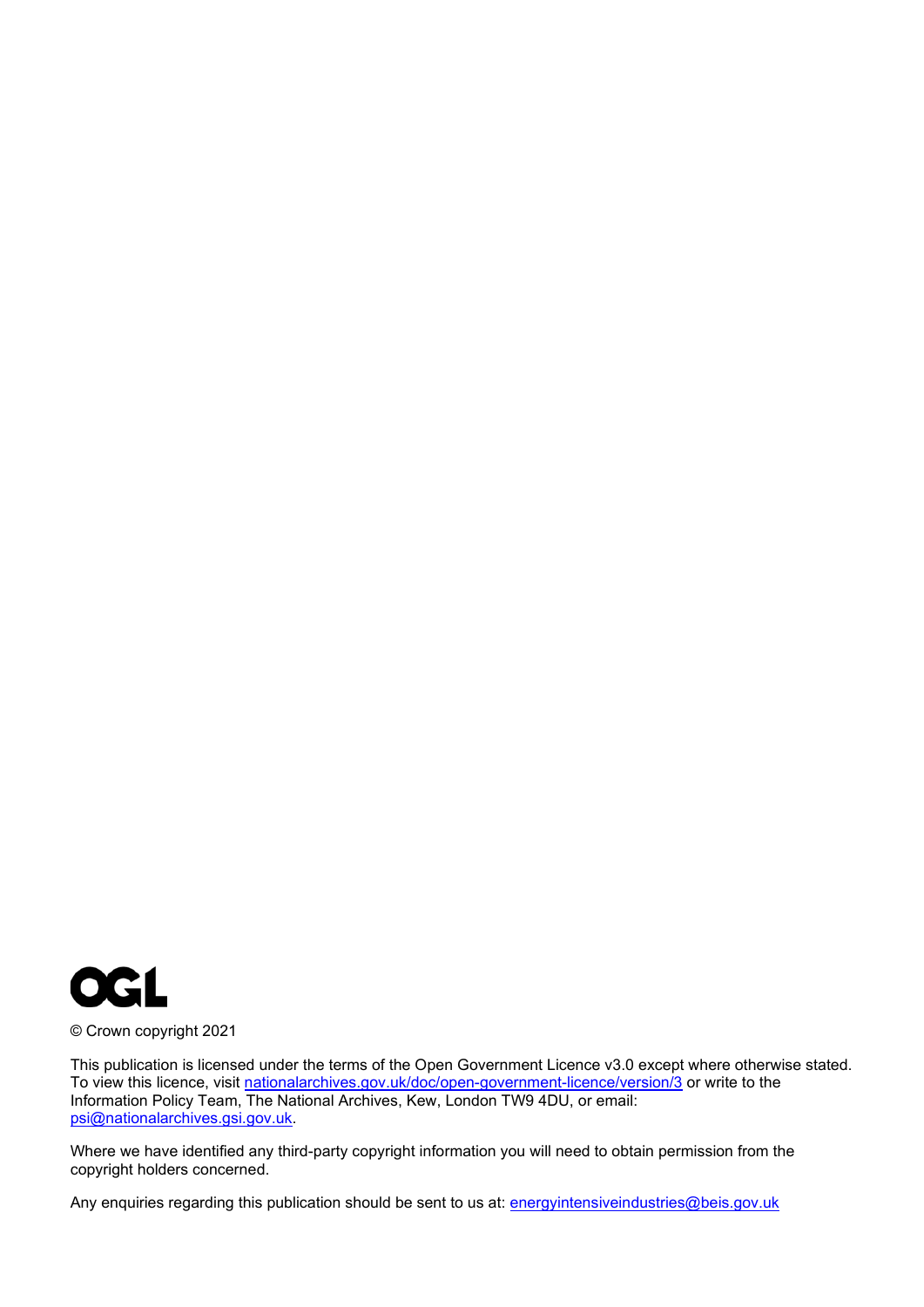## **Contents**

|                                                                                      | 4              |
|--------------------------------------------------------------------------------------|----------------|
|                                                                                      |                |
|                                                                                      |                |
|                                                                                      |                |
|                                                                                      | $\overline{7}$ |
|                                                                                      |                |
|                                                                                      |                |
|                                                                                      | 9              |
|                                                                                      |                |
|                                                                                      | 10             |
|                                                                                      | 11             |
|                                                                                      | 12             |
|                                                                                      |                |
|                                                                                      | 13             |
|                                                                                      |                |
|                                                                                      |                |
|                                                                                      | 26             |
|                                                                                      |                |
|                                                                                      |                |
|                                                                                      | 29             |
|                                                                                      | 29             |
|                                                                                      | 30             |
|                                                                                      | 31             |
|                                                                                      | 32             |
|                                                                                      | 34             |
|                                                                                      | 36             |
| Annex A: Proposed list of eligible sectors and products based on latest assessments: | 37             |
|                                                                                      | 40             |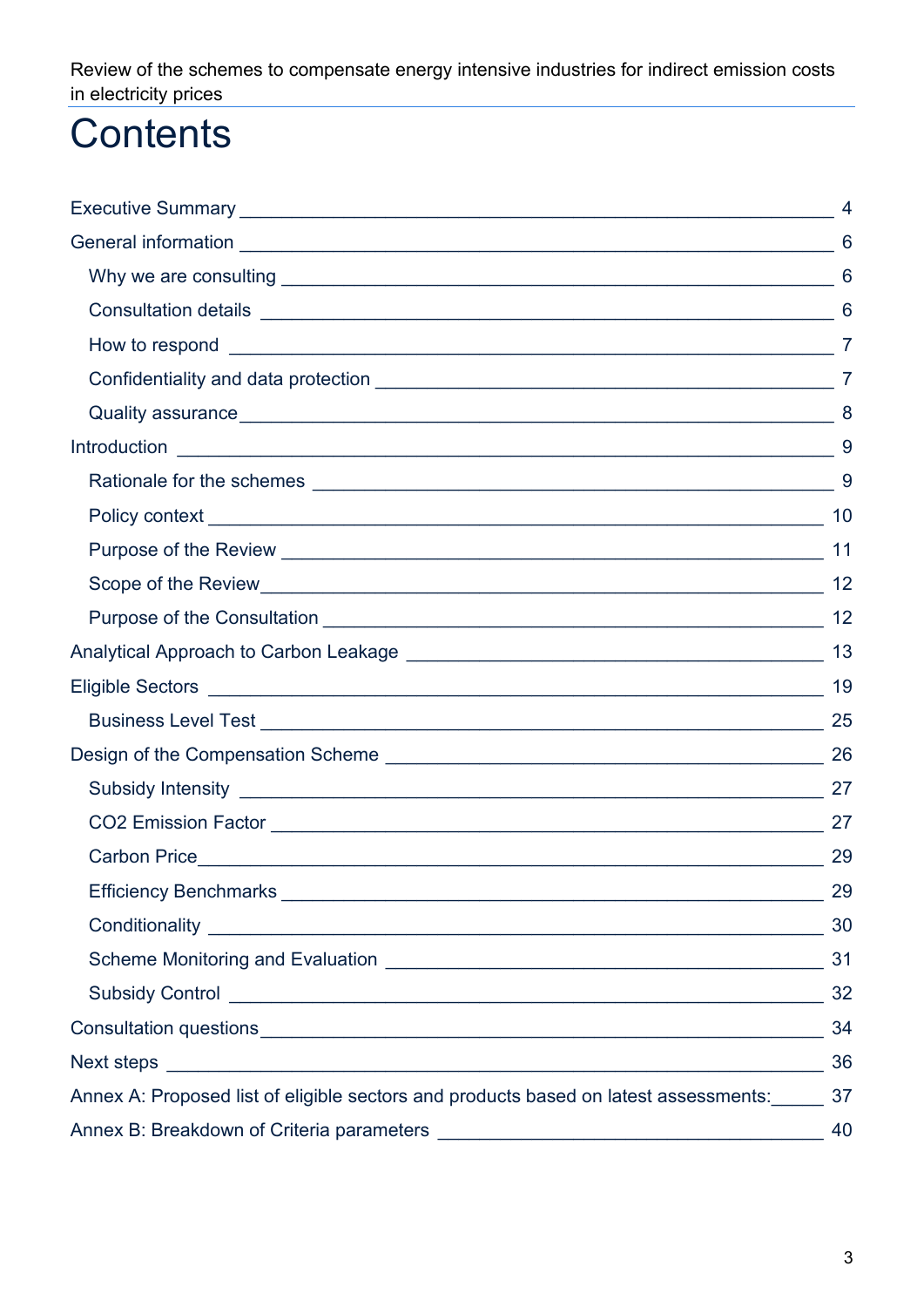## <span id="page-3-0"></span>Executive Summary

The Department for Business Energy and Industrial Strategy has run a compensation scheme for the indirect emission costs due to the EU Emissions Trading System (EU ETS) and carbon price support mechanism (CPS) for certain energy intensive industries since 2013 and 2014 respectively. Indirect emission costs arise from the obligation on power stations to buy emission allowances under the ETS and pay a tax on the carbon content of the fossil fuels they use to generate electricity. This increases their costs which are passed on in their offer on the wholesale electricity market. This translates into an increase in retail electricity prices for energy intensive industries.

Last year, a one-year extension of the compensation schemes was agreed alongside a review of the schemes to re-assess their justification and improve value for money as well as alignment with other departmental policies.

The review will provide an assessment of the risk of carbon leakage due to the indirect emission cost from the UK Emissions Trading Scheme (UK ETS) and the CPS. It will also examine whether mitigating this risk provides wider benefits, such as levelling up and supporting jobs, ensuring business viability until the point at which industrial decarbonisation technologies can be deployed and increasing productivity.

A key part of this review is an external consultation to seek feedback and evidence on the risk of carbon leakage (especially as a result of indirect emissions costs) as well as informing design features of the compensation schemes.

Carbon leakage is the displacement of production, and associated greenhouse gas emissions, in ways that would not have happened if climate rules and policies across jurisdictions was implemented in an equivalent way.

Climate rules and policies designed to reduce emissions in a given country can increase the costs of production of its businesses (including indirectly because of the impact on the price of inputs, such as energy) relative to international competitors if those competitors are subject to weaker climate change mitigation policies. If such rules and policies (such as carbon pricing, or other emissions reduction policies), are not implemented in an equivalent way across jurisdictions, this can result in production and the associated greenhouse gas emissions being displaced, undermining the original environmental objective of climate mitigation policies.

In general, carbon leakage can be said to occur if all of the following conditions are satisfied:

- Climate mitigation policies differ across jurisdictions;
- Emissions shift to a region with lower climate mitigation obligations; and
- Shifts in production to a firm in a different jurisdiction lead to a sustained increase in emissions intensity, higher than it would have been had production not moved.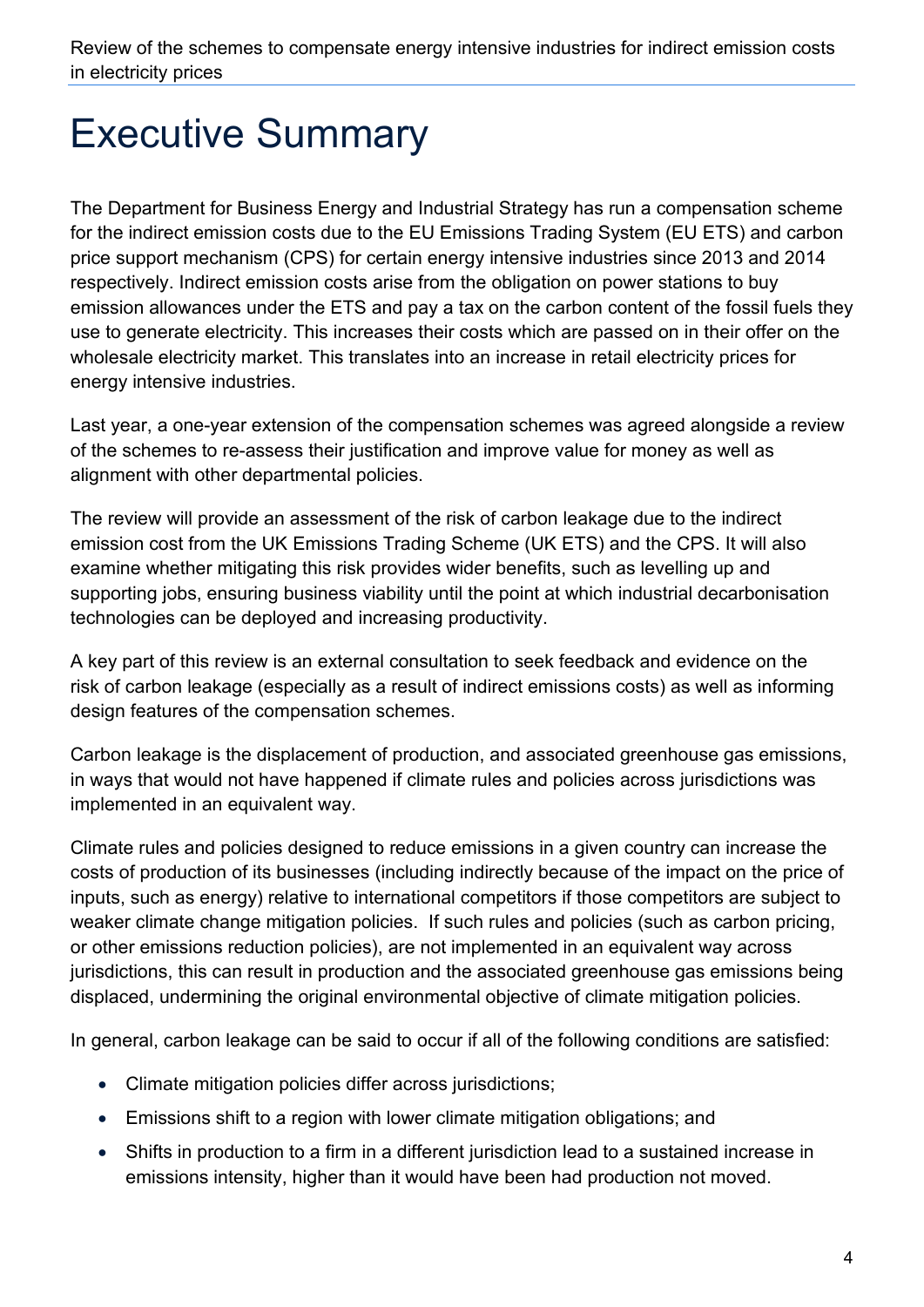A separate call for evidence is running on the UK's use of free allocation as part of the UK Emissions Trading Scheme (UK ETS) to better incentivise emissions reduction. Information from the review and the UK ETS call for evidence will be used to inform future policy.

We are seeking views from a wide range of audiences, including energy intensive industries (whether currently benefitting or not benefitting from the exemption schemes), other electricity consumers, trade bodies, consumer associations, the devolved administrations and other interested parties.

<span id="page-4-0"></span>All responses to the Consultation Questions can be submitted via the online survey.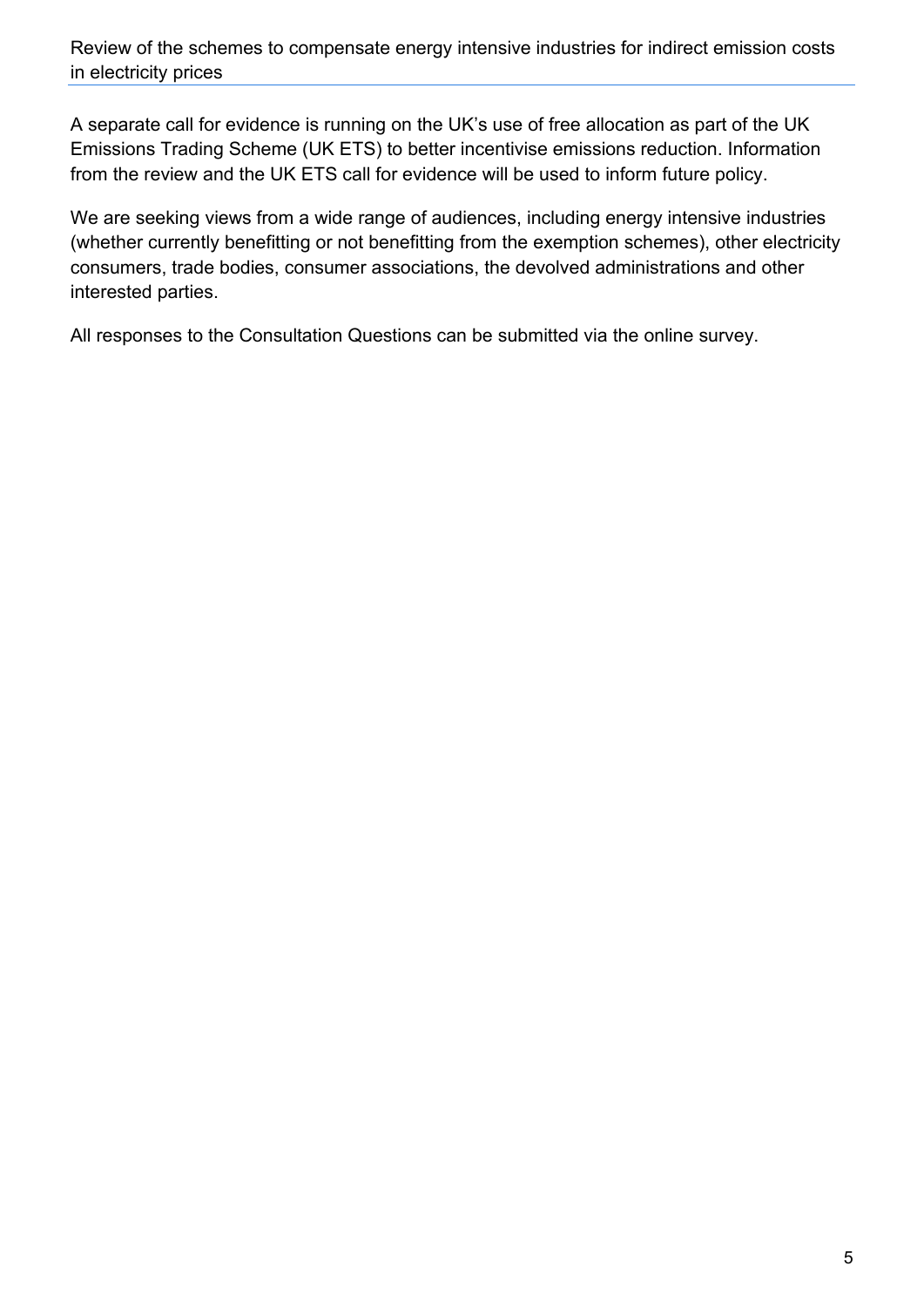## General information

## <span id="page-5-0"></span>Why we are consulting

This consultation seeks views and evidence on the risk of carbon leakage due to the indirect emission cost from the UK ETS and CPS, which sectors are most at risk and the design of the potential scheme if there continues to be a rationale for compensation. It seeks feedback and evidence to inform whether there continues to be a rationale for measures to mitigate the risk of carbon leakage and inform design features of the schemes to increase value-for-money and ensure they support wider Government objectives such as delivering net zero.

## <span id="page-5-1"></span>Consultation details

**Issued:** 14 June 2021

**Respond by:** 9 August 2021

#### **Enquiries to:**

Ether Sham Energy Intensive Industries Department for Business, Energy and Industrial Strategy Orchard 1, 4th Floor 1 Victoria Street London, SW1H 0ET

Tel: 0300 068 6071 Email: [energyintensiveindustries@beis.gov.uk](mailto:energyintensiveindustries@beis.gov.uk)

#### **Consultation reference:**

Review of the schemes to compensate energy intensive industries for indirect emission costs in electricity prices

#### **Audiences:**

We are seeking views from a wide range of audiences, including energy intensive industries (whether currently benefitting or not benefitting from the compensation schemes), other electricity consumers, trade bodies, consumer associations, the devolved administrations and other interested parties.

#### **Territorial extent:**

In respect of designing any post 2021 compensation schemes for the indirect emission cost due to the UK ETS and CPS, this consultation covers England, Wales, and Scotland.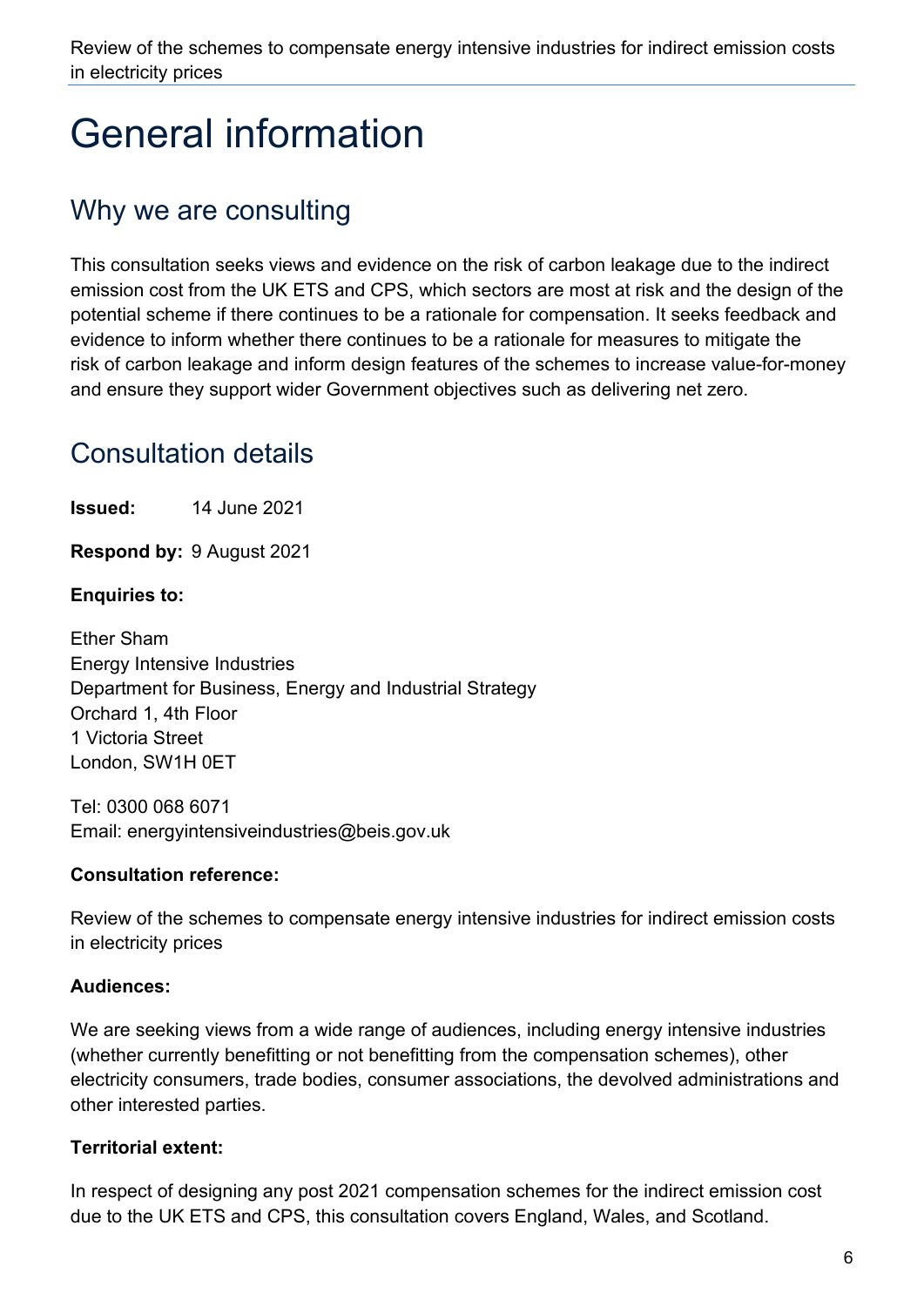Energy Intensive Industries in Northern Ireland (NI) will not be eligible for the UK ETS compensation scheme at this stage. In practice there have previously been no Energy Intensive Industries who used the EU ETS compensation scheme in NI. Compensation for the Carbon Price Support (CPS) also does not apply to NI (because CPS does not extend to NI). Any compensation scheme in Northern Ireland, should it be introduced, will be designed in accordance with Article 10 of the Northern Ireland Protocol.

### <span id="page-6-0"></span>How to respond

Please respond to the Consultation Questions via the online survey available through the link below or alternatively please email us your responses. Please see details below.

**Respond online at:** https://beisgovuk.citizenspace.com/energy-security/eii-compensationscheme

or

**Email to:** [energyintensiveindustries@beis.gov.uk](mailto:energyintensiveindustries@beis.gov.uk)

When responding, please state whether you are responding as an individual or representing the views of an organisation.

Your response will be most useful if it is framed in direct response to the questions posed, though further comments and evidence are also welcome.

### <span id="page-6-1"></span>Confidentiality and data protection

Information you provide in response to this consultation, including personal information, may be disclosed in accordance with UK legislation (the Freedom of Information Act 2000, the Data Protection Act 2018 and the Environmental Information Regulations 2004).

If you want the information that you provide to be treated as confidential, please tell us but be aware that we cannot guarantee confidentiality in all circumstances. An automatic confidentiality disclaimer generated by your IT system will not be regarded by us as a confidentiality request.

We will process your personal data in accordance with all applicable data protection laws. See our [privacy policy.](https://www.gov.uk/government/organisations/department-for-business-energy-and-industrial-strategy/about/personal-information-charter)

We will summarise all responses and publish this summary on [GOV.UK.](https://www.gov.uk/government/publications?keywords=&publication_filter_option=closed-consultations&topics%5B%5D=all&departments%5B%5D=department-for-business-energy-and-industrial-strategy&official_document_status=all&world_locations%5B%5D=all&from_date=&to_date=) The summary will include a list of names or organisations that responded, but not people's personal names, addresses or other contact details.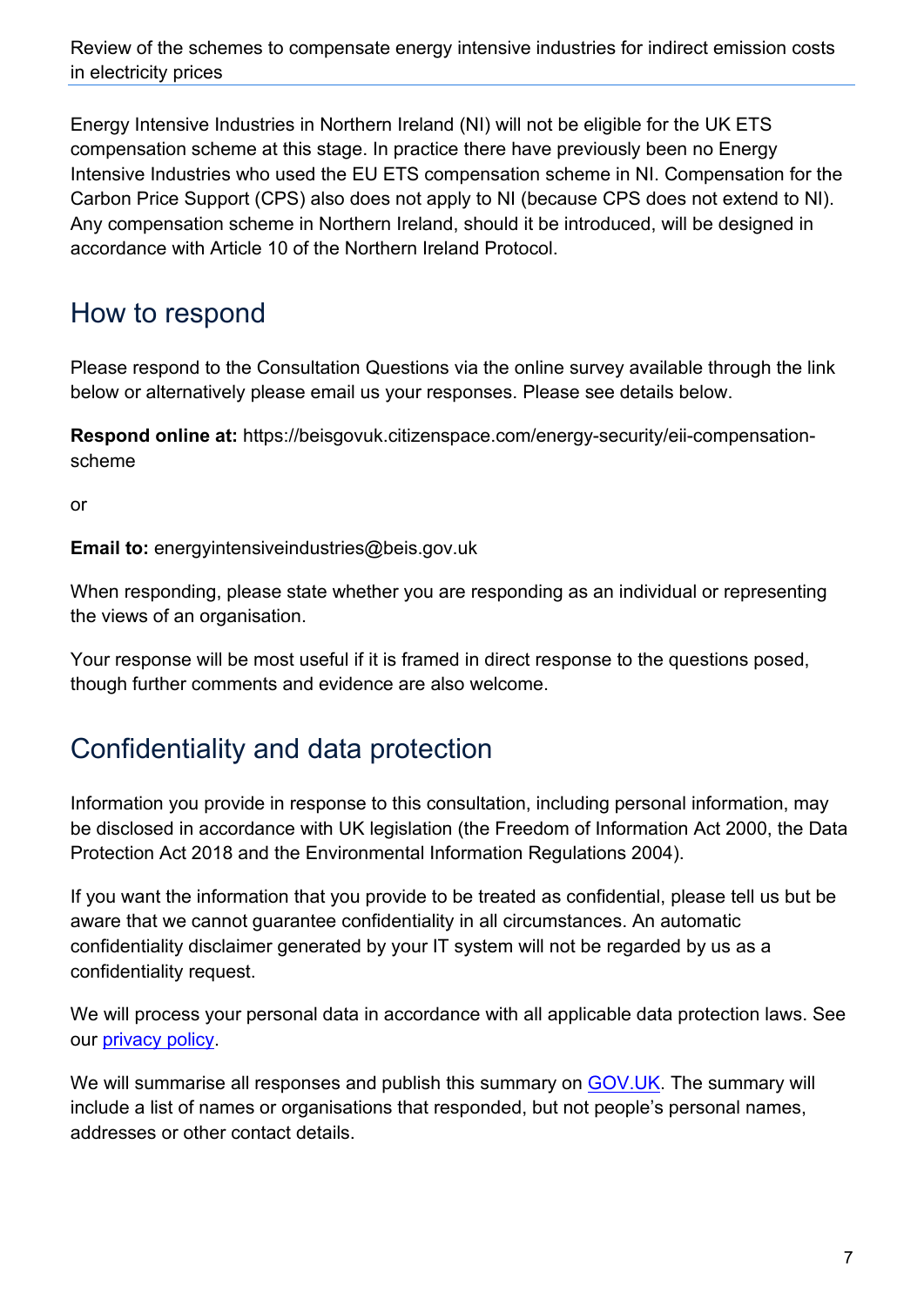### <span id="page-7-0"></span>Quality assurance

This [consultation](https://www.gov.uk/government/publications/consultation-principles-guidance) has been carried out in accordance with the government's consultation [principles.](https://www.gov.uk/government/publications/consultation-principles-guidance)

<span id="page-7-1"></span>If you have any complaints about the way this consultation has been conducted, please email: [beis.bru@beis.gov.uk.](mailto:beis.bru@beis.gov.uk)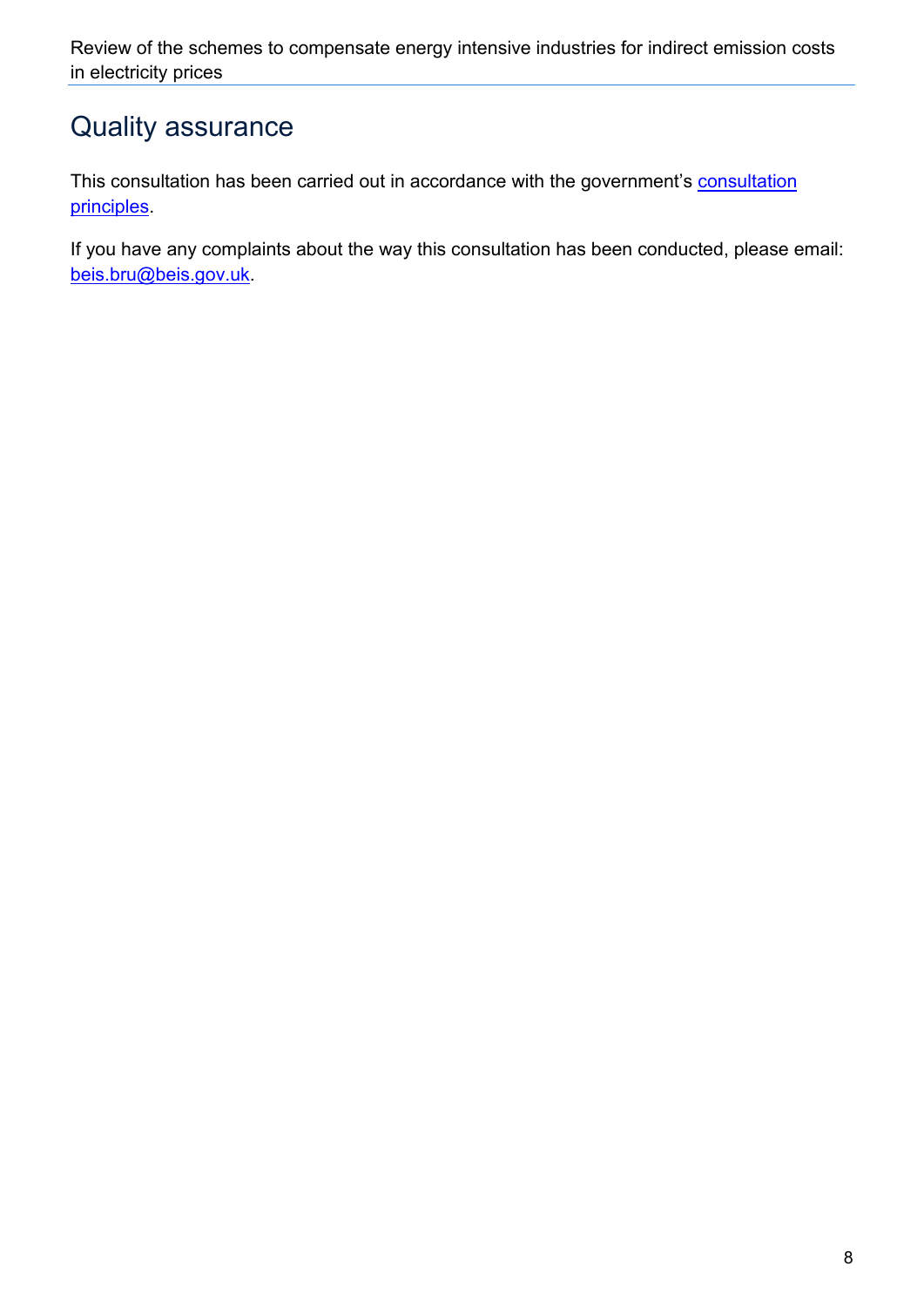## Introduction

## <span id="page-8-0"></span>Rationale for the schemes

The Department has run a compensation scheme for the indirect emission costs due to the EU Emissions Trading System (EU ETS) and carbon price support mechanism (CPS) for certain energy intensive industries since 2013 and 2014 respectively. Indirect emission cost arise from the obligation on power stations to buy emission allowances under the ETS and pay a tax on the carbon content of the fossil fuels they use to generate electricity. This increases their costs which are passed on in their offer on the wholesale electricity market. This translates to an increase in retail electricity prices for energy intensive industries.

This subsequently leads to an electricity price differential as not all countries apply the same carbon price as the UK does. However, these indirect emissions costs risk putting certain energy intensive industries at a competitive disadvantage compared to international competitors – creating a risk of carbon leakage.

Carbon leakage is the displacement of production, and associated greenhouse gas emissions, in ways that would not have happened if climate rules and policies across jurisdictions was implemented in an equivalent way.

Climate rules and policies designed to reduce emissions in a given country can increase the costs of production of its businesses (including indirectly because of the impact on the price of inputs, such as energy) relative to international competitors if those competitors are subject to weaker climate change mitigation policies. If such rules and policies (such as carbon pricing, or other emissions reduction policies), are not implemented in an equivalent way across jurisdictions, this can result in production and the associated greenhouse gas emissions being displaced, undermining the original environmental objective of climate mitigation policies.

In general, carbon leakage can be said to occur if all of the following conditions are satisfied:

- Climate mitigation policies differ across jurisdictions;
- Emissions shift to a region with lower climate mitigation obligations; and
- Shifts in production to a firm in a different jurisdiction lead to a sustained increase in emissions intensity, higher than it would have been had production not moved.

The Government recognises that UK industrial electricity costs are higher than those of other countries and agreed that it will act to address this by taking steps to reduce costs.

Consequently, the Government has taken steps to protect the manufacturing sectors which are most exposed to the impact of the UK's relatively higher electricity prices. In 2019, we provided around £442 million to support qualifying energy intensive industries, including reductions in the policy costs of the transition to renewable electricity and compensation to partly offset the indirect impacts on electricity prices from the European Union Emissions Trading System (EU ETS) and the Carbon Price Support (CPS).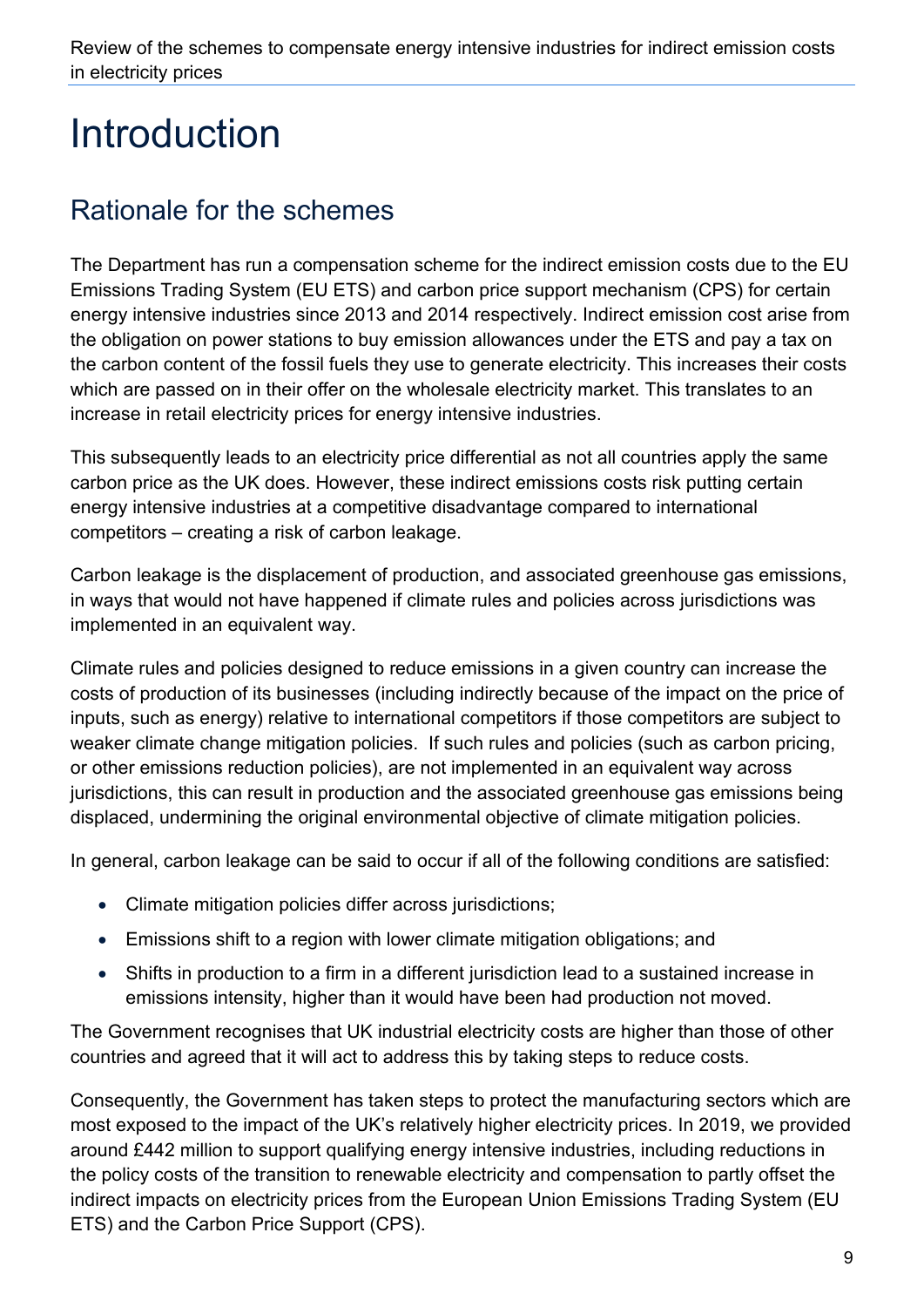The compensation schemes reduce the cost of electricity, which reduces the risk of carbon leakage and supports the competitiveness of key manufacturing industries and helps to keep production and investment in the UK rather than moving overseas to countries with less ambitious climate policies.

## <span id="page-9-0"></span>Policy context

There are significant positive changes taking place in the global efforts to mitigate climate change, which will support industry's net zero transition.

in 2019 the UK became the first major economy in the world to pass laws to end its contribution to global warming by 2050.The target will require the UK to bring all greenhouse gas emissions to Net zero by 2050, compared with the previous target of at least 80% reduction from 1990 levels.

In November 2020 the Government published the Ten Point Plan for a Green Industrial Revolution, setting out how the UK can make the most of the opportunities presented by the shift to net zero. This announced £12 billion of UK Government investment, and the ambition to leverage three times that amount of private investment by 2030 across key technologies such as hydrogen, offshore wind, nuclear, electric vehicles, heat and buildings.

In 12 December 2020, the UK communicated its new Nationally Determined Contribution (NDC) under the Paris Agreement to the United Nations Framework Convention on Climate Change. The NDC commits the UK to reducing economy-wide greenhouse gas emissions by at least 68% by 2030, compared to 1990 levels.

In November 2021, the UK will host the 26th UN Climate Change Conference of Parties (COP26), through which we are committed to reaching a constructive, negotiated outcome that drives forward collective climate action globally in line with the temperature goal of the Paris Agreement.

Ahead of this, we recently published our Industrial Decarbonisation Strategy. The strategy makes clear that reaching net zero will require extensive, systematic change across all sectors, including industry – and sets out how we expect decarbonisation will happen and the role government will take in supporting and enabling this transition. This is a huge challenge. To meet net zero, our modelling shows industrial emissions will need to fall by at least 90% by 2050 equivalent to taking all the cars off the roads today.

To decarbonise industry and meet our carbon budgets and NDC under the Paris Agreement, we expect that emissions need to fall by around two thirds by 2035.

Similarly, with the launch of the UK ETS earlier this year, we are taking the opportunity to develop a scheme with greater ambition; for example, by reducing the cap on emissions allowances by 5% from the UK's expected share of the EU ETS cap. We will also be consulting later in 2021 on setting a net zero consistent cap trajectory later in 2021.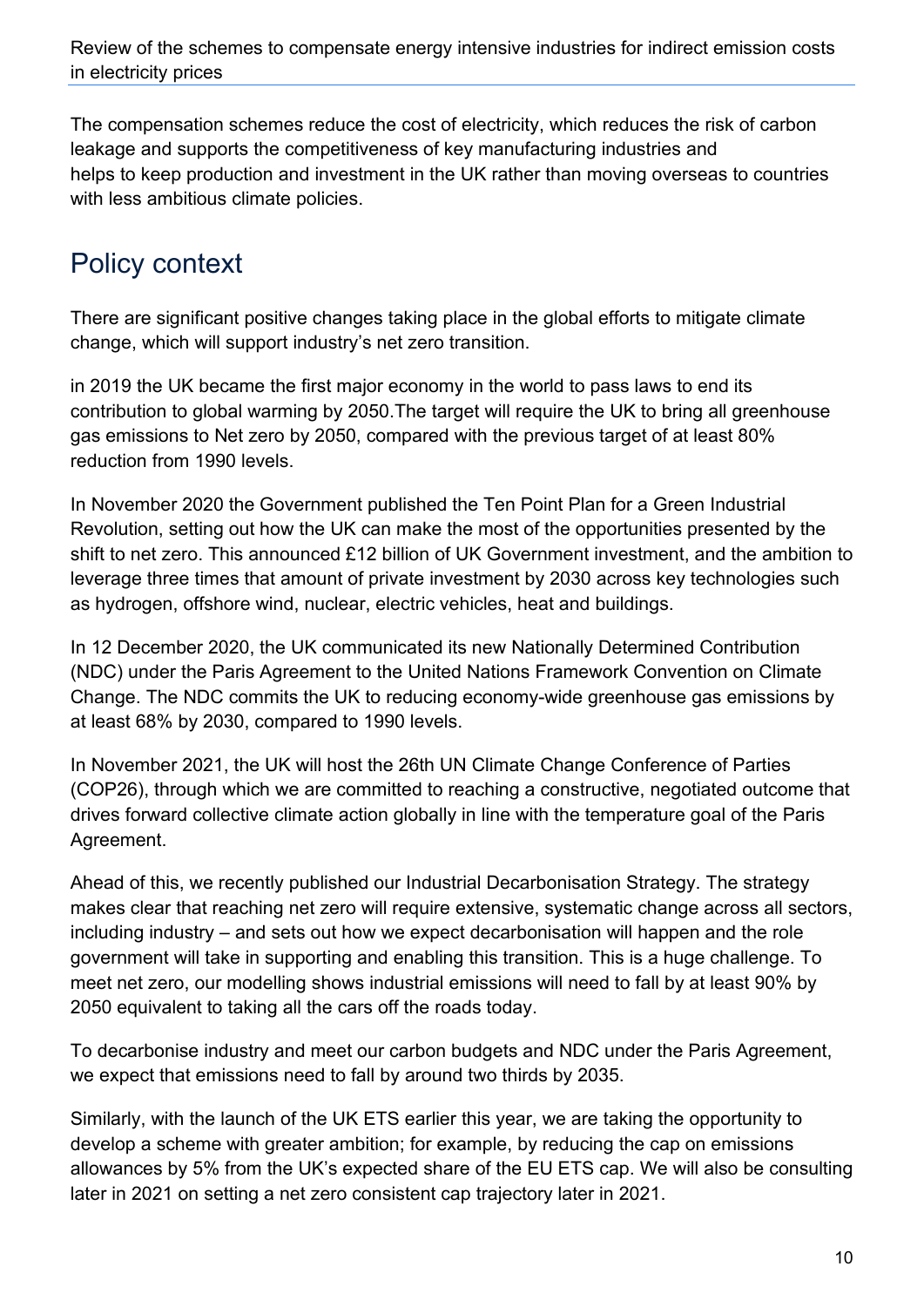Whilst it is vital that the compensation schemes fit within that framework, it is important to note that they can also contribute to the delivery of Build Back Better: Our Plan for Growth<sup>[1](#page-10-1)</sup> which aims to boost the productivity and earning power of people throughout the UK. The Government is committed to minimising energy costs for businesses, to ensure our economy remains strong and competitive and recognises the need to manage the impact of cumulative climate change policies on industrial electricity prices.

Additionally, the compensation for the indirect cost of carbon pricing aligns with the government's intention to level up the UK economy. The manufacturing sector is a crucial part of local economies across England, Scotland, Wales and Northern Ireland, often providing well-paid jobs in areas where salaries fall below the UK average. So while the region in which a firm is based is not a factor in determining compensation payments, the schemes nonetheless play a key role in maintaining output and employment in these sectors. Supporting these sectors to reach net zero carbon emissions by 2050 will provide new opportunities to level up the economy across all nations and regions of the country

So as a nation, we aim to lead the world in climate ambition – and decarbonising UK industry is a core part of that mission. However, the government also recognises the importance both of protecting the competitiveness of UK industries and by addressing risks of carbon leakage – so that firms can decarbonise in the UK.

We therefore seek to create a thriving industrial sector aligned with the net zero target, without pushing emissions and business abroad.

## <span id="page-10-0"></span>Purpose of the Review

In 2020, BEIS extended the existing compensation scheme by one year.

A review of the compensation schemes has not been conducted since the inception of the schemes in 2013.

Such a review therefore represents an opportunity to assess the scheme in the light of the changed policy context and determine whether there continues to be a rationale for compensation, and if so, the conditions and timeframe under which that need might fall away. It also provides an opportunity to ensure that the compensation schemes are aligned with wider Government goals of energy efficiency and decarbonisation.

Within this context, the review will provide an assessment of the risk of carbon leakage due to the indirect emission cost from the UK ETS and CPS. It will also examine whether mitigating this risk provides wider benefits, such as levelling up and supporting jobs, ensuring business viability until the point at which industrial decarbonisation technologies can be deployed and increase productivity.

<span id="page-10-1"></span><sup>1</sup> <https://www.gov.uk/government/publications/build-back-better-our-plan-for-growth>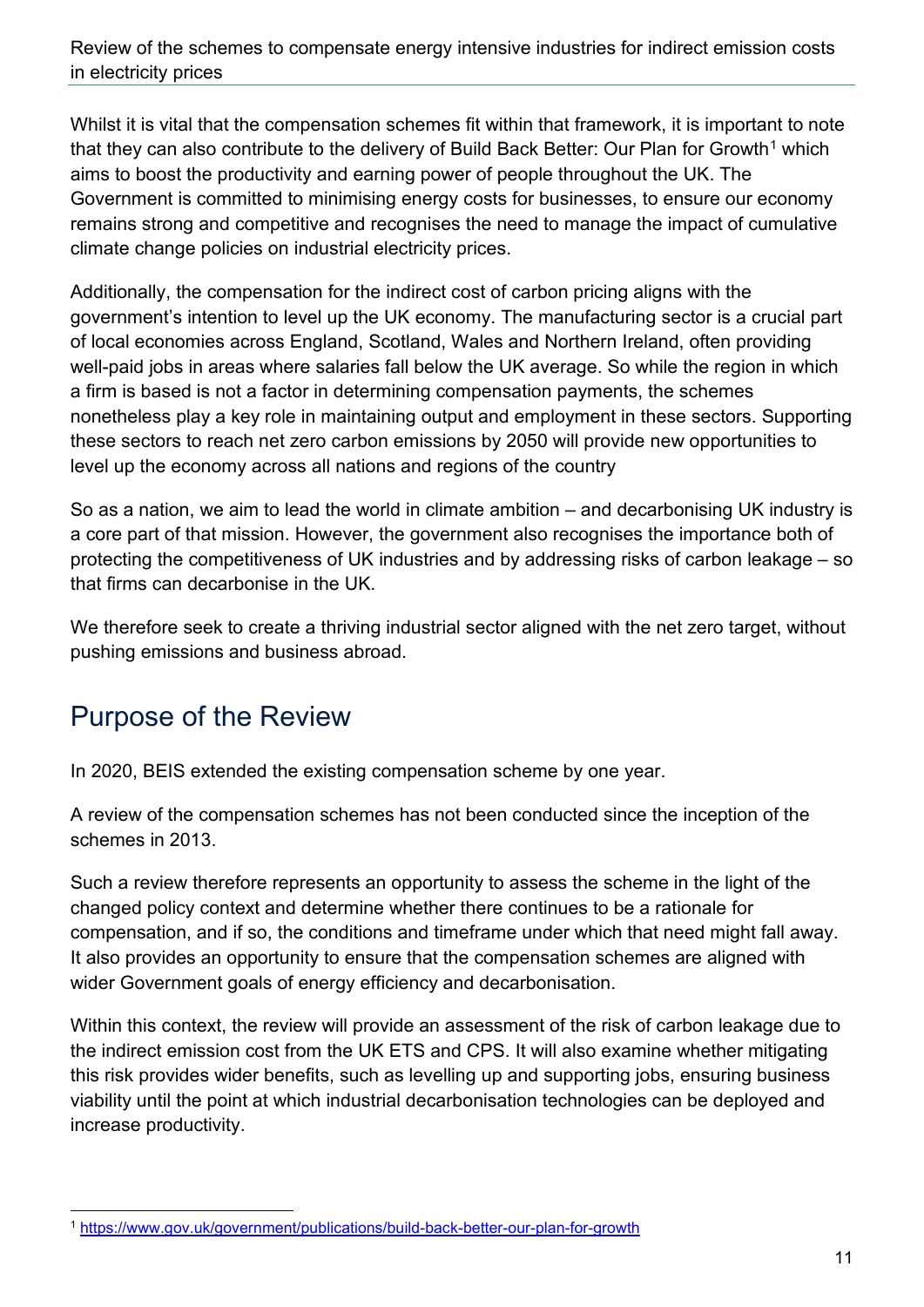Following the conclusion of the review, Ministers will take a decision on whether there is a case for the scheme to continue. As part of this, Ministers will also consider how long any new scheme should last – as well as its design. Stakeholders will be informed of this decision, and if a decision is made to continue, updated guidance for applicants will be issued.

## <span id="page-11-0"></span>Scope of the Review

The scope of the review is limited to the UK ETS and CPS compensation schemes.

The current scheme budget for compensation payments is set at £126.9m per annum. As emissions from the grid trend downward in the next decade we expect the marginal emission factor to decrease as coal drops off and renewable generation increases. However, the carbon price is expected to increase up to 2030. Any expansion to scheme eligibility because of this review would require additional budget.

The review will not address other energy and climate change policies that impact directly or indirectly on industrial electricity prices, such as the climate change agreements or the scheme which awards exemptions to eligible energy intensive businesses for up to 85% of the costs in their electricity bills due to the Contracts for Difference, Renewables Obligation and small-scale Feed-in Tariffs. However, BEIS will shortly be publishing a separate call for evidence which will begin a strategic dialogue between consumers, government and industry on energy bill costs and fairness issues.

The administration of the schemes is also outside the scope of the review. Eligible businesses in England, Scotland and Wales will be able to apply to participate in the compensation schemes. Energy Intensive Industries in NI will not be eligible for the UK ETS compensation scheme at this stage. In practice there have previously been no energy intensive industries who used the EU ETS compensation scheme in NI. Compensation for the CPS also does not apply to NI. Any compensation scheme in Northern Ireland, should it be introduced, will be designed in accordance with to Article 10 of the NI Protocol.

### <span id="page-11-1"></span>Purpose of the Consultation

This consultation is a key component of the review.

Through it, we are seeking views and evidence from both existing recipients and non-recipients on:

- 1. Evidence of carbon leakage, particularly as a result of indirect emissions costs
- 2. Sectors most at risk of carbon leakage due to indirect emission costs
- 3. The design of the scheme (for example subsidy intensity)

Further details and consultation questions on each of these are set out in the document.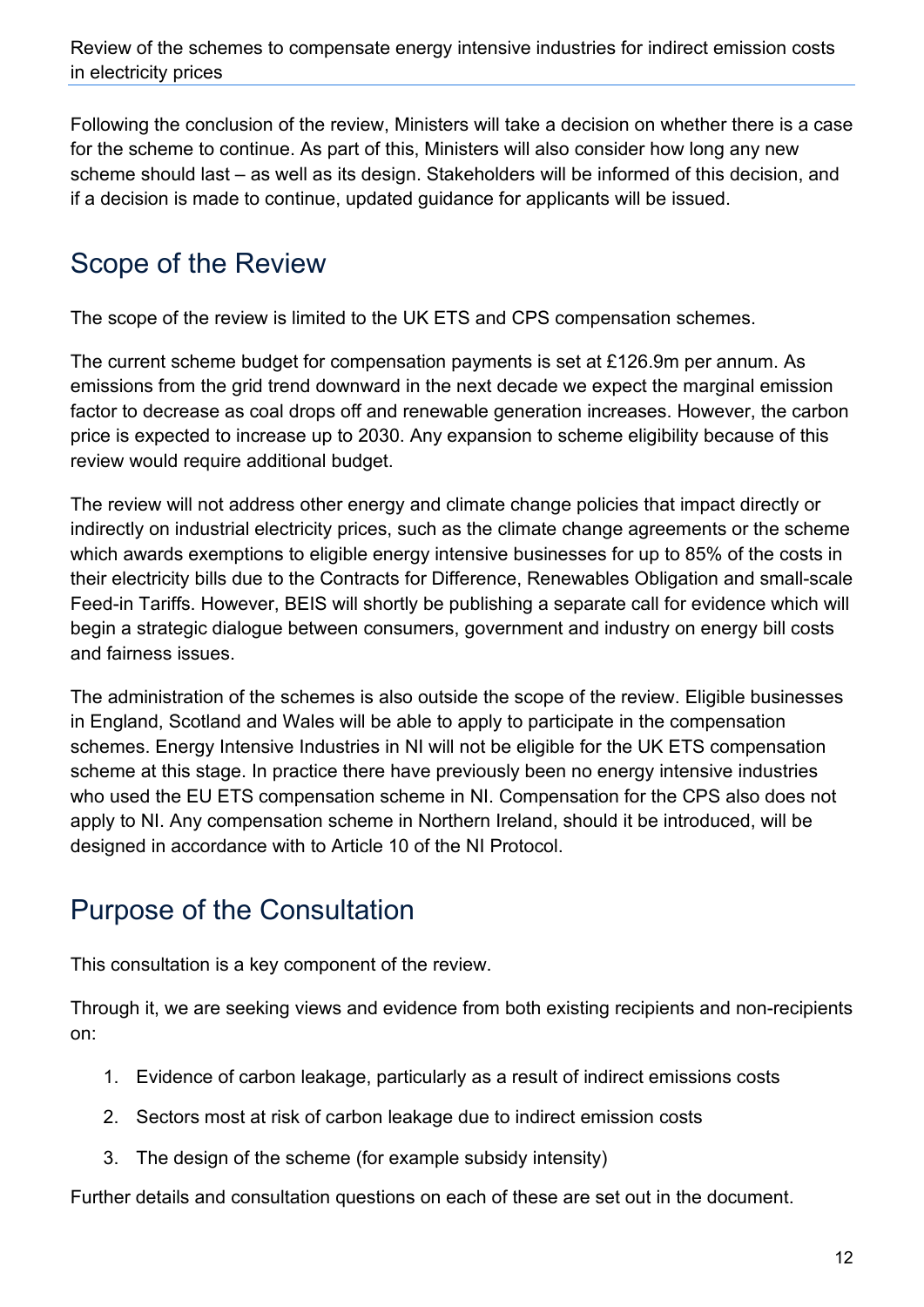Responses received will help to inform the future design of the compensation schemes.

#### **What happens next?**

The consultation will remain open for a period of 8 weeks.

Whilst the consultation is running, the Department will work with stakeholders, including the Devolved Administrations to organise a series of virtual events to aid those intending to submit a response.

The team leading the review will email stakeholders to announce the launch of the consultation exercise and its publication on gov.uk and encourage them to engage with the process. The Government response to the consultation will also be published and notified to stakeholders. The team will engage informally prior, during and after the consultation with the relevant stakeholders.

Any decisions on the future of the scheme will be taken following the conclusion of the review.

## <span id="page-12-0"></span>Analytical Approach to Carbon Leakage

This section provides an overview of the evidence available on the risk of carbon leakage to UK sectors, including those from indirect emissions.

There is likely to be a small positive impact on the Gross Value Added (GVA), investment, production and employment of firms receiving compensation. Due to limitations of available data, while the evaluation could not determine the magnitude of the effect, the positive impact of the scheme on beneficiaries was assessed as greater than the compensation amount received by firms.

#### **Evidence of carbon leakage occurring in the UK**

Carbon leakage is the displacement of production, and associated greenhouse gas emissions, in ways that would not have happened if climate rules and policies across jurisdictions was implemented in an equivalent way.

There is little quantitative evidence to suggest carbon leakage is currently taking place, despite very real risks being laid out by theory<sup>2</sup>. In part, this is thought to be due to historic low carbon prices in most jurisdictions<sup>[3](#page-12-2)</sup>, however prices have risen recently, and their impact is yet to be quantified. Furthermore, Governments have put in place measures to mitigate the risk of carbon leakage such as allocation of free ETS allowances and this compensation scheme. The literature does not rule out the possibility of carbon pricing impacting carbon leakage or competitiveness more explicitly in the future. Carbon pricing represents a portion of a firm's costs and is not always considered to be the most important factor for carbon leakage, with cost pass-through rates and abatement opportunities having a significant impact. Other factors

<span id="page-12-1"></span><sup>2</sup> BEIS, UK Business Competitiveness and the Role of Carbon Pricing, 2020

<span id="page-12-2"></span><sup>3</sup> World Bank Group. (2019). State and Trends of Carbon Pricing 2019.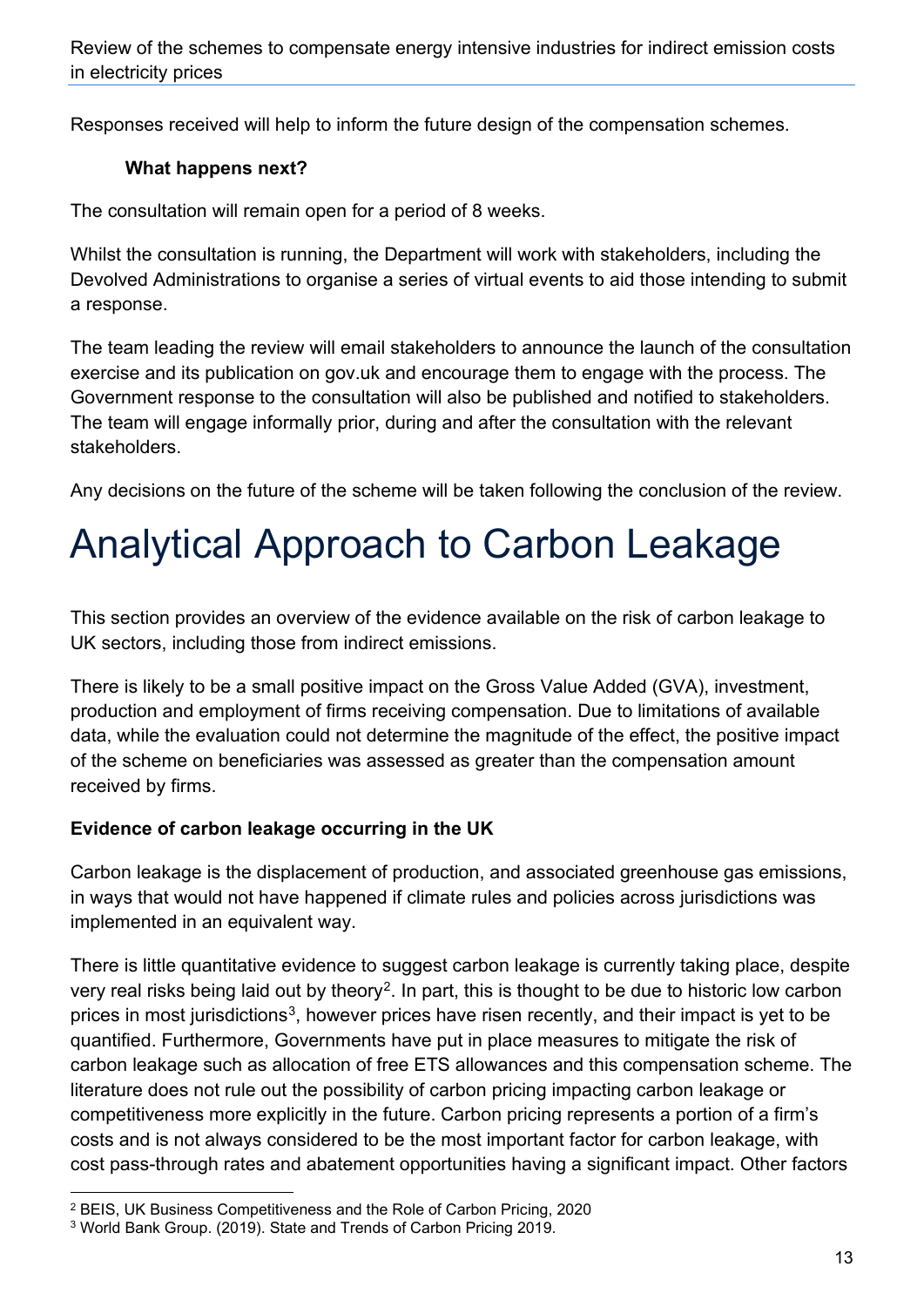which affect carbon leakage include capital intensity, trade intensity/exposure, emissions output and other industry associated costs.

Conversely, there are complicated reasons involved in decisions to relocate production and investment from the UK. A high supply of free UK ETS allowances to industrial sectors, and other mitigations or benefits of operating in the UK have and may continue to offset carbon leakage impacts e.g., access to capital, cost pass through rates, and abatement opportunities (see Industrial Decarbonisation Strategy).

Nevertheless, Energy intensive industries (EIIs) are particularly exposed to carbon leakage due to their high proportional energy costs and trade intensity. The figure below shows the trend in electricity prices in the UK compared to selected other countries.





Source: BEIS Publication: QEP Electricity Prices for Industrial Customers (including environmental taxes and levies, excluding VAT). Extra-large consumers defined as consuming between 70,000 MWh to 150,000 MWh. Selected countries have five largest industrial sectors by electricity consumption in 2018, according to Eurostat. Last updated: June 2020.

There are a range of levers available to government to mitigate the risk of carbon leakage, including demand-side policies such as introducing product standards for industrial products. The UK will continue to consider the full set of policies, both in existence and in development, as part of our future carbon leakage mitigations policy. In the longer term a range of further measures could be deployed to address leakage risks for industry which seek to mitigate the competitiveness and environmental impacts of any imbalance between domestic and international policies addressing emissions reductions and improving productivity to continue boosting the competitiveness of UK sectors and make them more resilient.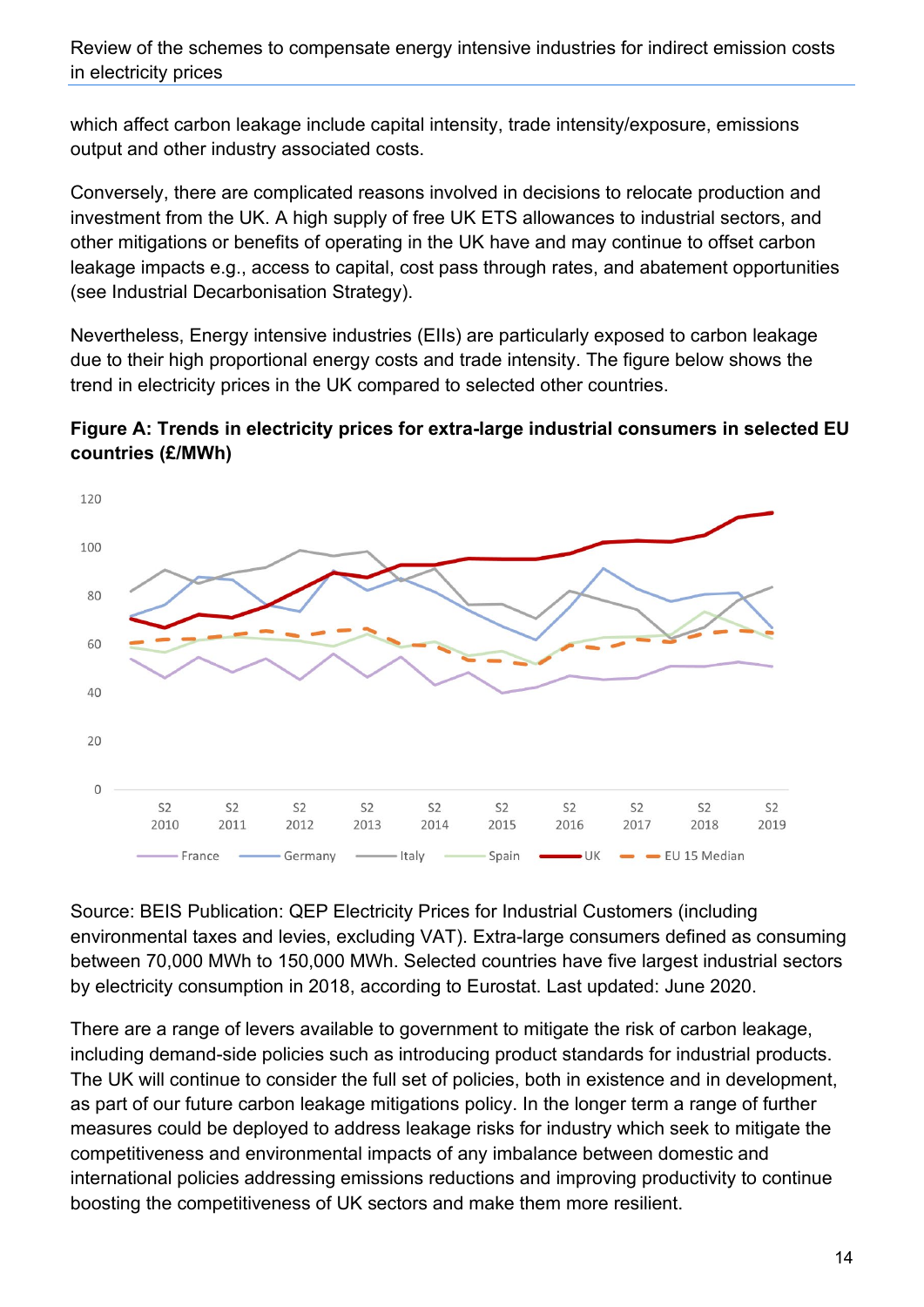



As shown in the diagram<sup>[4](#page-14-0)</sup> above carbon pricing affects the conditions of firms and this creates a risk of carbon leakage if they are either trade exposed or carbon intensive and lack the ability to pass through costs or seek abatement opportunities.

#### **Factors which affect a firm's competitiveness**

Other factors which affect a firm's competitiveness are: labour, resources, transport, equipment/land, and finance. Firms which face a relative advantage in other cost factors may be able to mitigate the impacts of relatively high and increasing energy costs. Evidence gaps exist for cost breakdowns of most sectors.

#### **Evidence on current energy prices and policies**

BEIS QEP<sup>[5](#page-14-1)</sup> indicates industrial electricity prices in the UK rank the highest amongst EU 14 + UK in 2019 and this price differential is even greater relative to non-EU competitors Turkey and the USA. All BEIS QEP figures account for the impact of tax and levy exemptions on the average industrial electricity price but not the impact of compensation.

In the first half of 2020, electricity prices excluding taxes for extra-large industrial consumers (those in the consumption range 70-150 GWh per annum) in the UK were 53% higher than the EU-14 + UK median and 91% higher when including taxes.

Average industrial electricity prices in the UK excluding taxes for large industrial consumers (those in the consumption range 20-69.99 GWh per annum) were the highest in the EU14 + UK and were 52% above the EU15 median and 71% higher when including taxes

Average industrial electricity prices in the UK excluding taxes for medium industrial consumers (those in the consumption range 2-19.99GWh per annum) were the highest in the EU14 + UK and were 39% above the EU15 median and 54% higher when including taxes.

<span id="page-14-0"></span><sup>4</sup> UK Business Competitiveness and the Role of Carbon Pricing: Vivid Economics, 2020

<span id="page-14-1"></span><sup>5</sup> [BEIS Quarterly Energy Prices: December 2020](https://assets.publishing.service.gov.uk/government/uploads/system/uploads/attachment_data/file/956490/QEP_Q3_2020_Revision.pdf)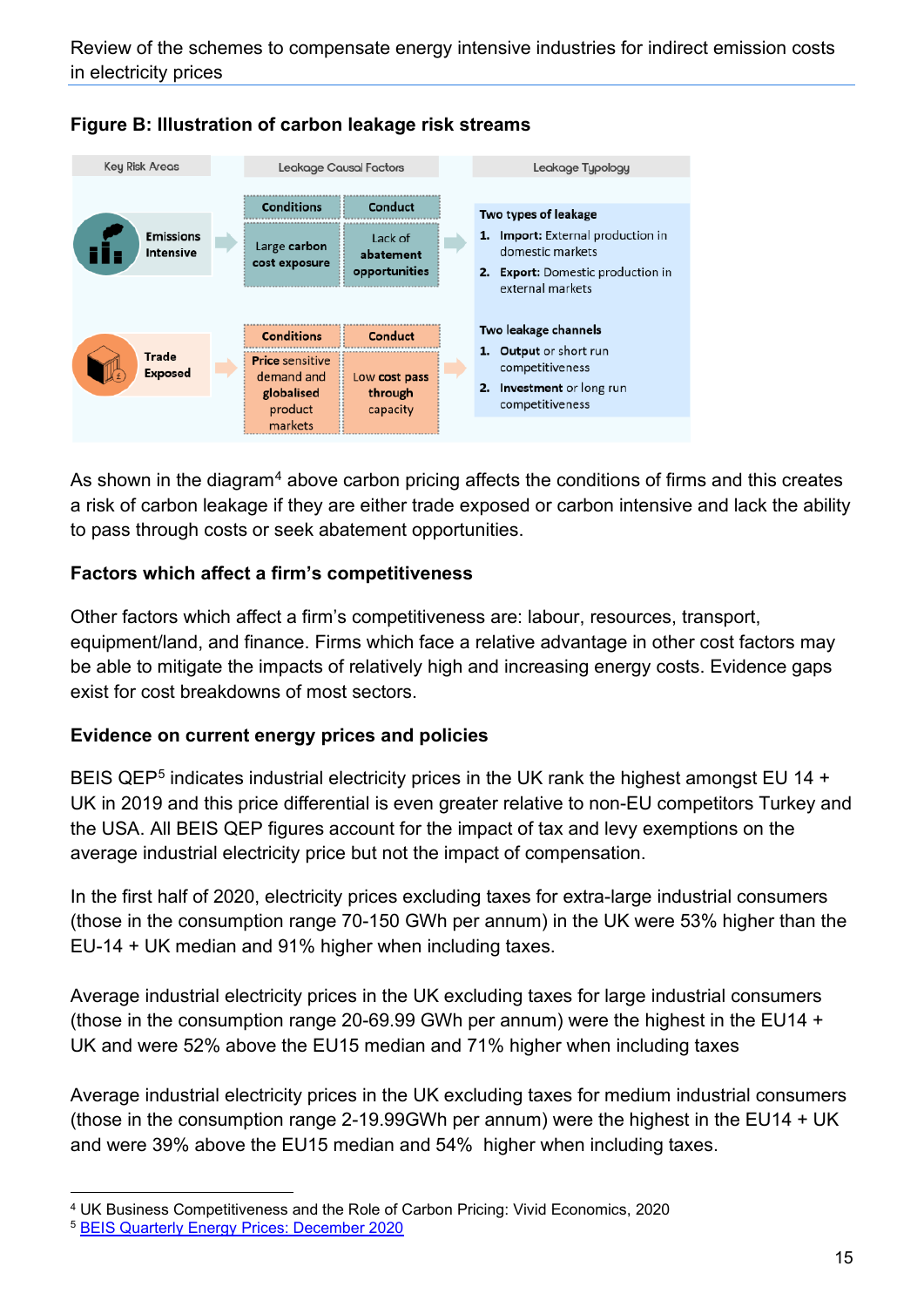| Figure C: Average industrial electricity prices in the UK for medium industrial |
|---------------------------------------------------------------------------------|
| <b>consumers</b>                                                                |

| <b>Group</b> | <b>UK Industrial</b><br><b>Electricity Price</b><br>per MWh (exc.<br>taxes and levies) | $EU14 + UK$<br><b>Median</b><br><b>Industrial</b><br><b>Electricity Price</b><br>per MWh (exc.<br>taxes and<br>levies) | <b>UK Industrial</b><br><b>Electricity Price</b><br>per MWh (inc.<br>taxes and<br>levies) | $EU14 + UK$<br><b>Median</b><br>Industrial per<br><b>MWh Electricity</b><br>Price (inc. taxes<br>and levies) |
|--------------|----------------------------------------------------------------------------------------|------------------------------------------------------------------------------------------------------------------------|-------------------------------------------------------------------------------------------|--------------------------------------------------------------------------------------------------------------|
| Extra-large  | £71.11                                                                                 | £46.62                                                                                                                 | £116.51                                                                                   | £61.06                                                                                                       |
| Large        | £79.59                                                                                 | £52.31                                                                                                                 | £126.22                                                                                   | £73.91                                                                                                       |
| Medium       | £85.72                                                                                 | £61.76                                                                                                                 | £133.04                                                                                   | £86.42                                                                                                       |

Carbon price policies contributed around £13/MWh to electricity price in 2020. This was around 11% of electricity price including taxes and levies for extra-large consumers and 10% for large and medium consumers. [6](#page-15-0)

Of these groups, 19% of current ETS CPS compensation scheme recipients fall into the medium category, 39% into large and 42% into extra-large.<sup>[7](#page-15-1)</sup>

#### **What does the long-term picture look like?**

Several forecasts exist about future international energy prices, but the UK is generally more expensive. Carbon prices have generally been low up until recently so it may be too early to detect long run effects. The review into UK ETS free allocation will be assessing how free allowances can better incentivise emissions reduction. This will ensure the UK ETS is as efficient as it can be in promoting cost-effective emissions reduction and protecting energy intensive industries, particularly those where goods are traded overseas, from the risk of carbon leakage.

**Sector deep dives from the Committee for Climate Change (CCC) report on competitiveness impacts of carbon policies on UK energy-intensive industrial sectors to 2030**[8](#page-15-2)

<span id="page-15-0"></span><sup>6</sup> BEIS internal analysis

<span id="page-15-1"></span><sup>7</sup> BEIS internal analysis

<span id="page-15-2"></span><sup>8</sup> Competitiveness impacts of carbon policies on UK energy-intensive industrial sectors to 2030: Cambridge econometrics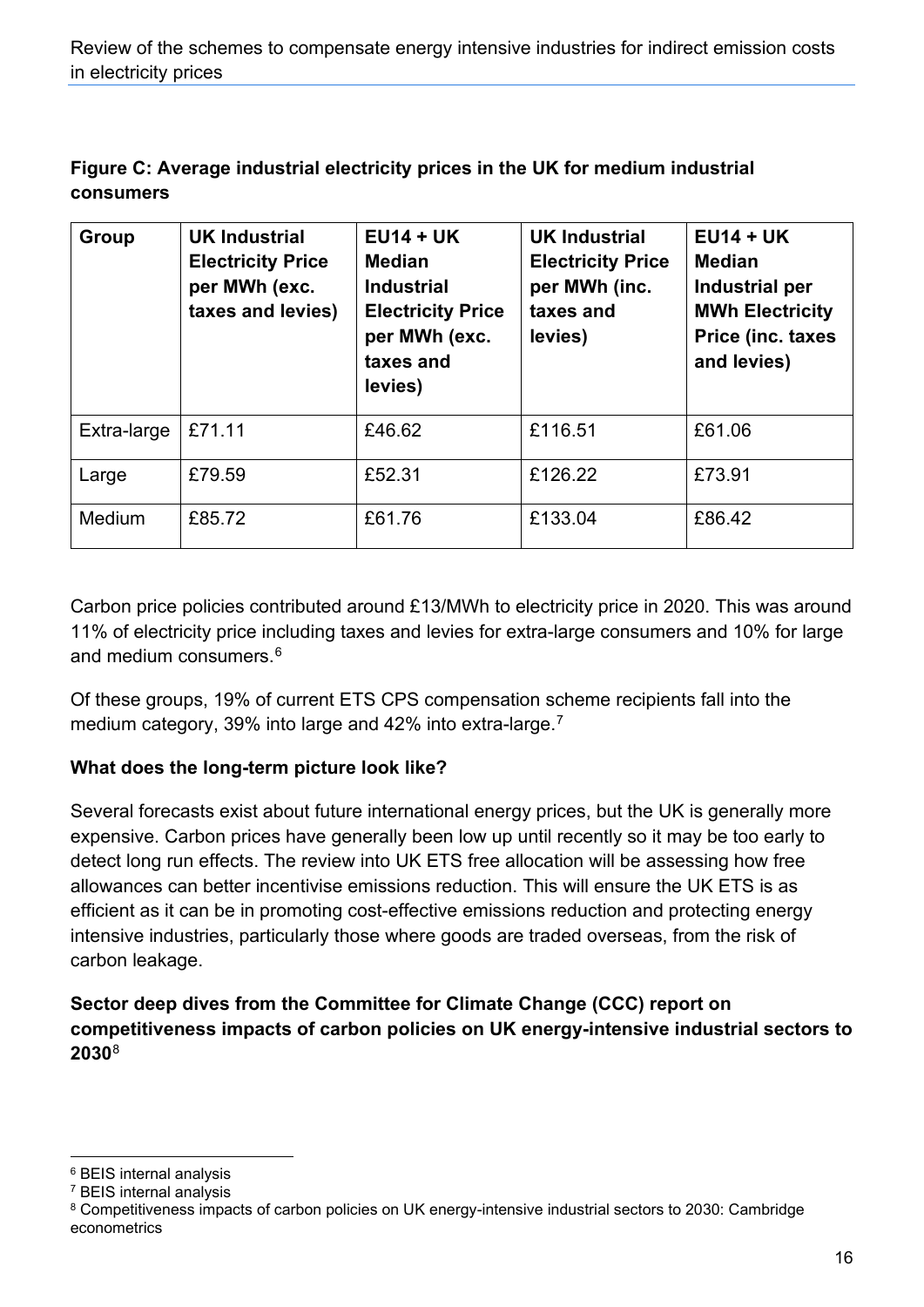CCC analysis for the aluminium, cement and steel sectors case studies reveals that the steel and aluminium sectors have been in long-term decline since the late-1990s, while cement production was stable over 1995-2007.

Key drivers for this are:

- For steel and aluminium, weak market conditions due to weak demand and low global prices compounded by a strong pound have diminished competitiveness of domestic production.
- For labour productivity and unit costs, UK sectors are typically middling or slightly inferior historically but have improved in comparison to German/French counterparts. However weak UK/EU demand and strong import competition have nullified any benefit in production and trade.
- Typically, higher or faster growing unit energy costs in the UK prior to 2008.
- Marked increases in import penetration for the above reasons. This has led to declining profitability and increased uncertainty which has resulted in weak or falling levels of investment which also reinforces the impact of contracting domestic production.

#### **Steel**

Includes a wide range of activities, from production of crude steel, to the manufacture of semifinished and finished products.

The real value of production in the UK steel sector contracted by around 30% between the late 1990s and 2015. Increasingly globalised supply chains are evidenced by increasing import penetration and export shares of output. With demand having been weak in the UK and EU since the recession and falling demand in China.

Rather than climate change policies, the key factor behind the decline of the UK steel sector has been a combination of cheap imports from Turkey and weak EU demand. The sector has been buoyed by recent acquisitions of plants formerly owned by Tata. Simultaneously, a recovery in EU construction sector demand, and the future UK public sector infrastructure contracts looks set to boost the sectors outlook.

While carbon costs form a relatively modest proportion of industrial electricity prices this is projected to rise to 2030.

#### **Aluminium**

The aluminium sector covers a range of economic activities, though economic statistics often aggregate these activities together.

The real value of production of the UK aluminium sector contracted by nearly 50% over 1996- 2015. Global demand for aluminium has more than tripled since 1990 but was significantly weakened in Europe by the 2008 recession. Declining domestic demand in the UK sector, including falling demand from the downstream production industry compounded with falling demand in the EU led the overall contraction of the sector.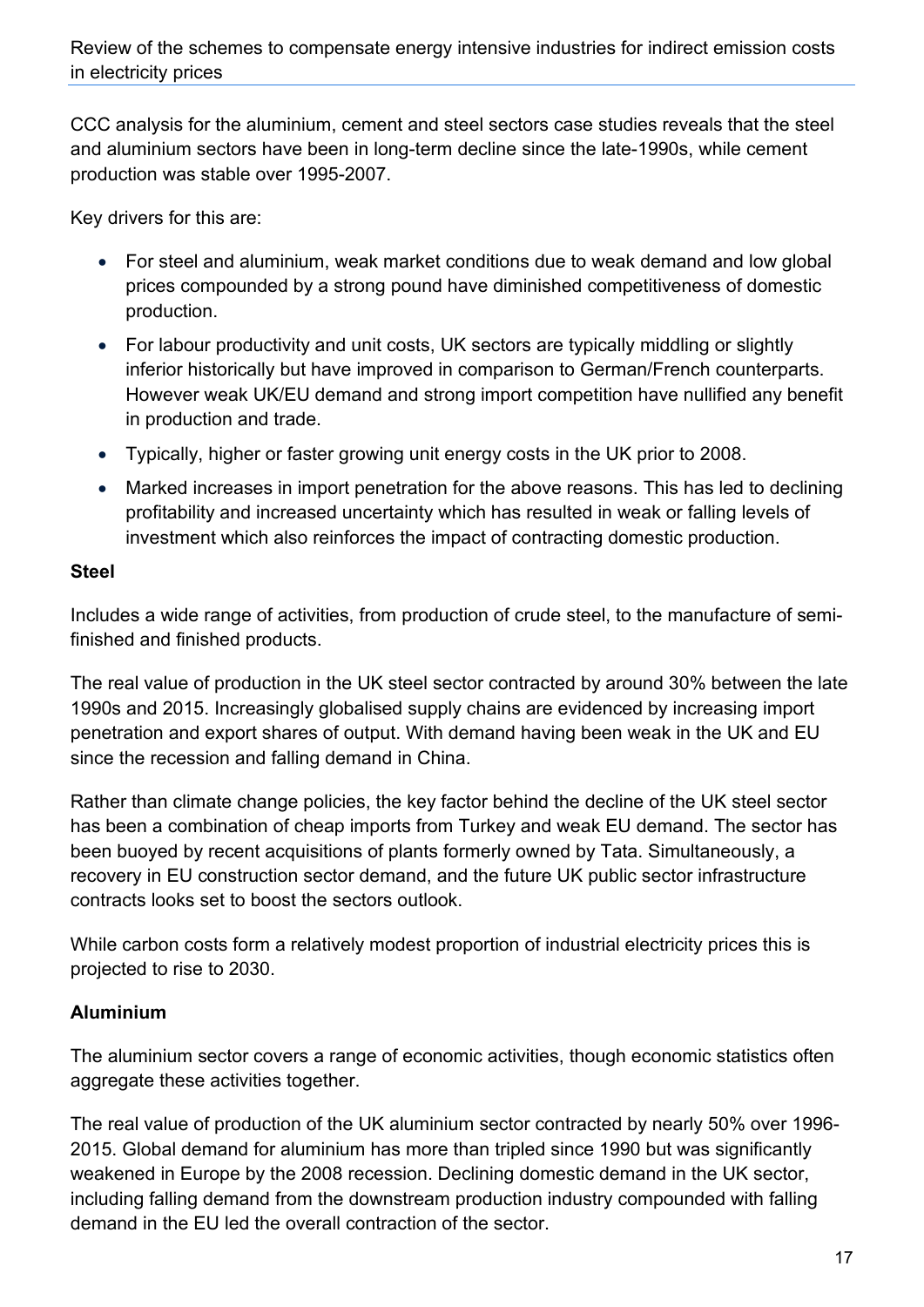In particular, the UK transport equipment and construction sectors contracting post-recession were very significant. The UK aluminium sector faced significantly higher energy costs compared to competitors, growing rapidly over 2001-08. This is due to the high prices of gas, which UK processes rely on more than their competitors. Climate change policies have increased costs for the sector, this has been mitigated somewhat by compensation, exemptions, and allowances. Recent investments have been made in UK downstream production driven by strong demand from the UK transport equipment sector, however there is stiff competition from China.

#### **Cement**

Global cement production grew from 1.1 to 4.1bn metric tonnes (1990-2014). In the UK, production was stable over 1995-2007, in line with domestic demand. However, demand has declined markedly since the 2008-09 recession. Contraction in UK construction activity has led to a fall in domestic demand of nearly 40%. Investment levels have dropped considerably after 2007 and have not yet recovered. Investment in competitors in France and Germany have contracted less than in the UK.

Around 60% of the sectors energy needs are met by coal with the rest met largely from electricity. These have both seen recent prices surges. Electricity prices rising was greater than for competitors. Since 2008 labour cost has fallen below that of direct rivals (France and Germany) whilst productivity levels have increased and surpassed those in France. However, import penetration has risen to 27% in recent years which is far higher than in Germany and France.

#### **Consultation questions**

- 1. To what extent do you agree with the risks and evidence of carbon leakage for UK EIIs?
- <span id="page-17-0"></span>2. Is there any evidence of carbon leakage through indirect carbon emissions that you think has been missed in this section?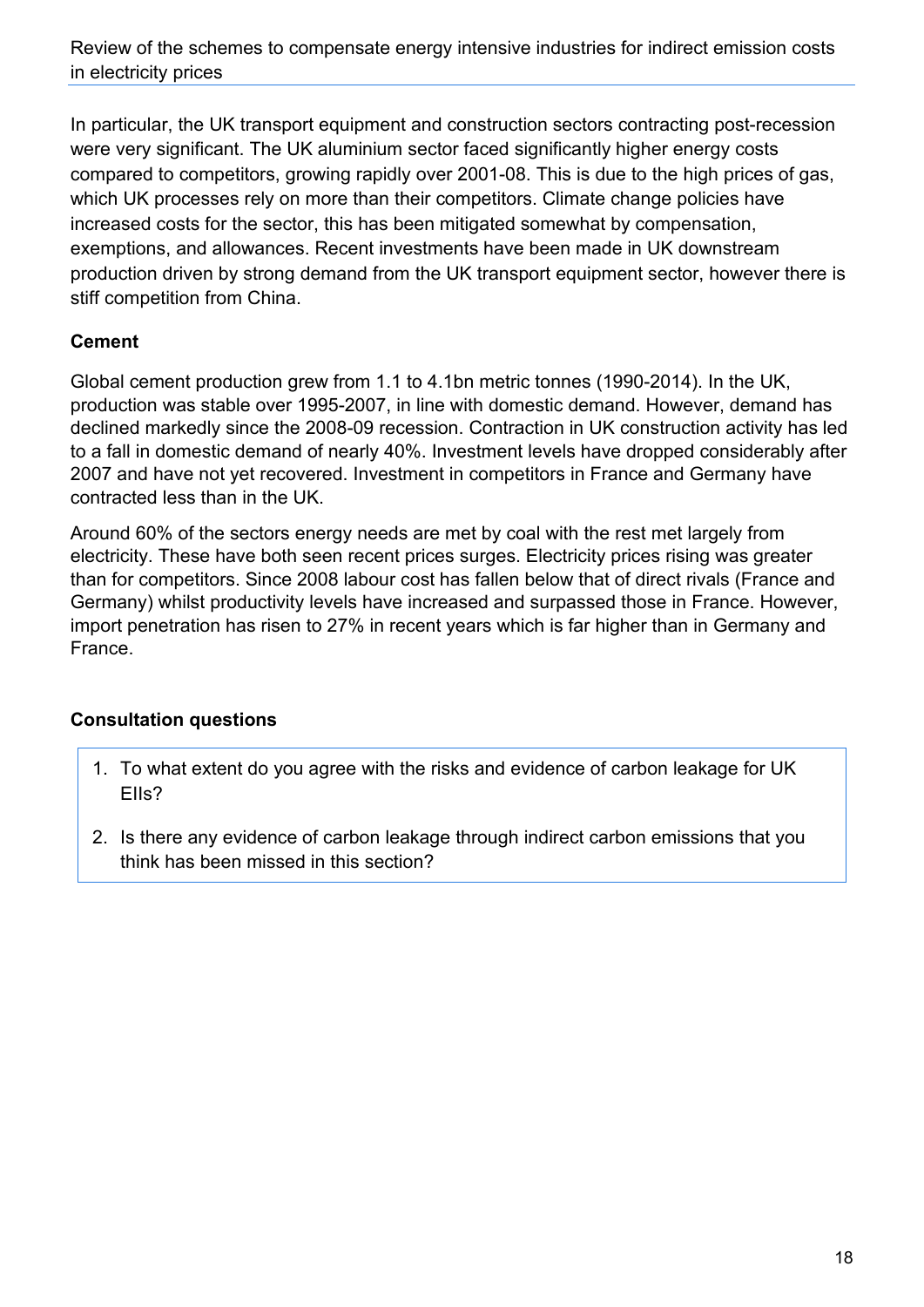## Eligible Sectors

Previous sector eligibility was specified by the European Commission's guidelines on certain State aid measures in the context of the greenhouse gas emission allowance trading scheme post-2012<sup>9</sup>. To be eligible for compensation for indirect emission cost due to the EU ETS and carbon price support mechanism a sector<sup>[10](#page-18-1)</sup> had to meet the following criteria:

- Trade intensity > 10%; and
- Indirect emission intensity > 5%

There was a possibility that sectors not meeting those criteria could become eligible after a qualitative assessment if they met one of the following conditions:

- Borderline sectors with indirect emissions intensity between 3% and 5% and trade intensity > 10%; or
- Sectors with information missing; or
- Sectors insufficiently represented.

The application of the above criteria led to 13 sectors and 7 subsectors being eligible for compensation for Phase 3 of the EU ETS. These are listed in Table 1 of Annex A.

A new methodology will now be applied for sector eligibility. The proposed methodology we are seeking views on is explained below. We will apply the methodology to an initial list of proposed sectors based on the latest available evidence. The proposed assessment list is based on previously eligible sectors, newly eligible sectors under Phase 4 of the EU ETS and marginally ineligible sectors. The proposed assessment list can be found in Annex A.

The proposed assessment list covers sectors that are most likely to be considered energy intensive and at potential risk of carbon leakage. The proposed assessment of new EU ETS Phase 4 sectors also ensures we assess sectors that may have become more exposed to carbon leakage since 2012. The assessment will be driven by UK specific data and there will be opportunities to include further sectors if clear evidence suggests they should be assessed, this is reflected in consultation question 5.

Proposed methodology:

The methodology will use a quantitative assessment and qualitative assessment which will be combined to determine which sectors are eligible for compensation. Please see the top of the next page for a flow chart illustrating the proposed methodology with details set out in this section.

<span id="page-18-0"></span><sup>9</sup> EU Commission state aid guidelines, [https://eur-lex.europa.eu/legal](https://eur-lex.europa.eu/legal-content/EN/ALL/?uri=CELEX%3A52012XC0605%2801%29)[content/EN/ALL/?uri=CELEX%3A52012XC0605%2801%29](https://eur-lex.europa.eu/legal-content/EN/ALL/?uri=CELEX%3A52012XC0605%2801%29)

<span id="page-18-1"></span> $10$  A sector is an economic activity as defined by four digit NACE code or SIC code 2007 equivalent.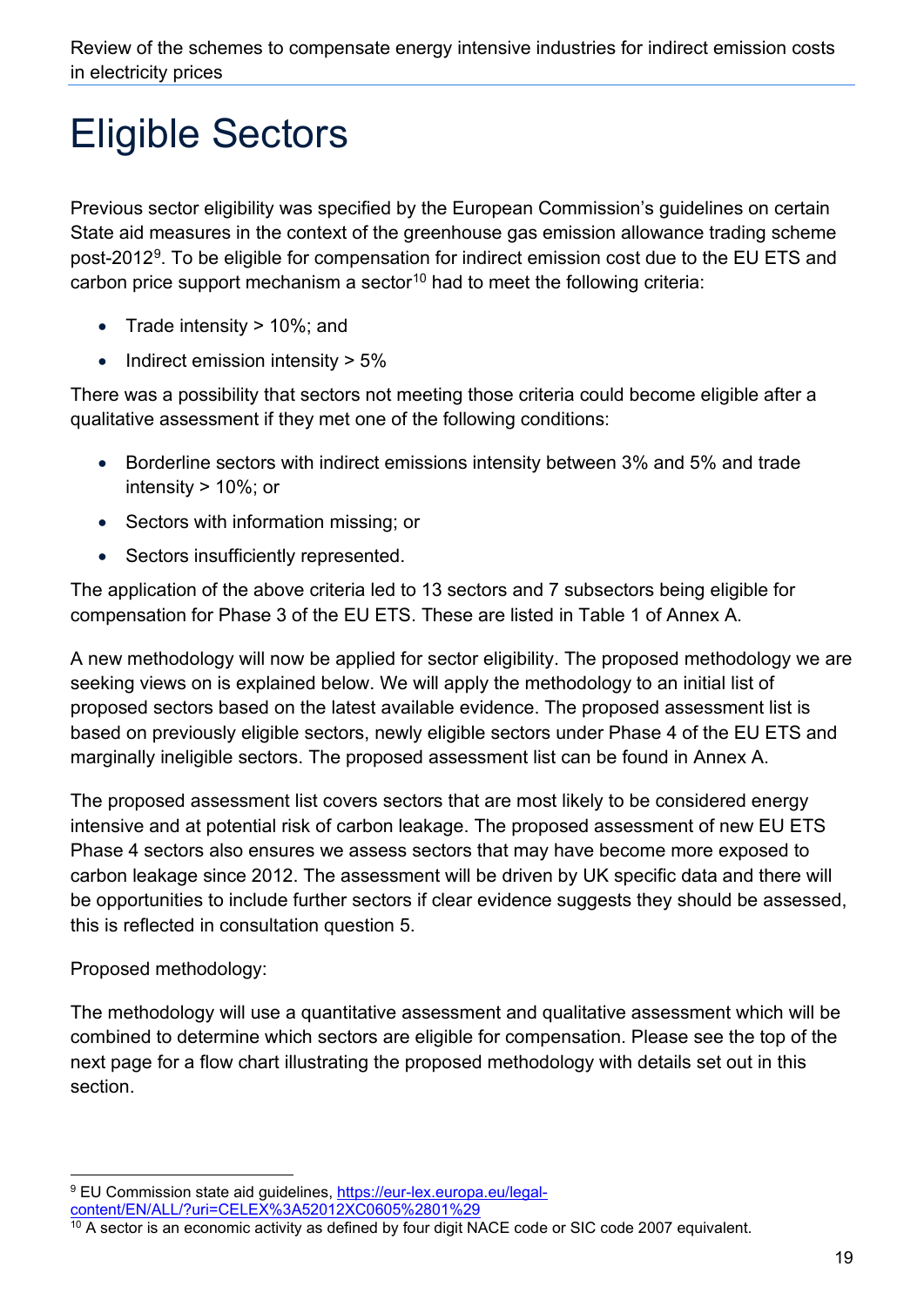

The quantitative assessment will be based on an indirect carbon leakage measure (ICLM). The calculation for this measure is set out below:

 $ICLM<sup>11</sup>$  $ICLM<sup>11</sup>$  $ICLM<sup>11</sup>$  = trade intensity x indirect emissions intensity, where:



Under this proposal a sector would pass the quantitative assessment if any of the following conditions hold:

• The ICLM is above 0.22

<span id="page-19-0"></span><sup>11</sup> ICLM = ((Imports + Exports)/(Turnover + Imports)) x ((Electricity consumption x Emissions factor)/GVA from indirect emissions)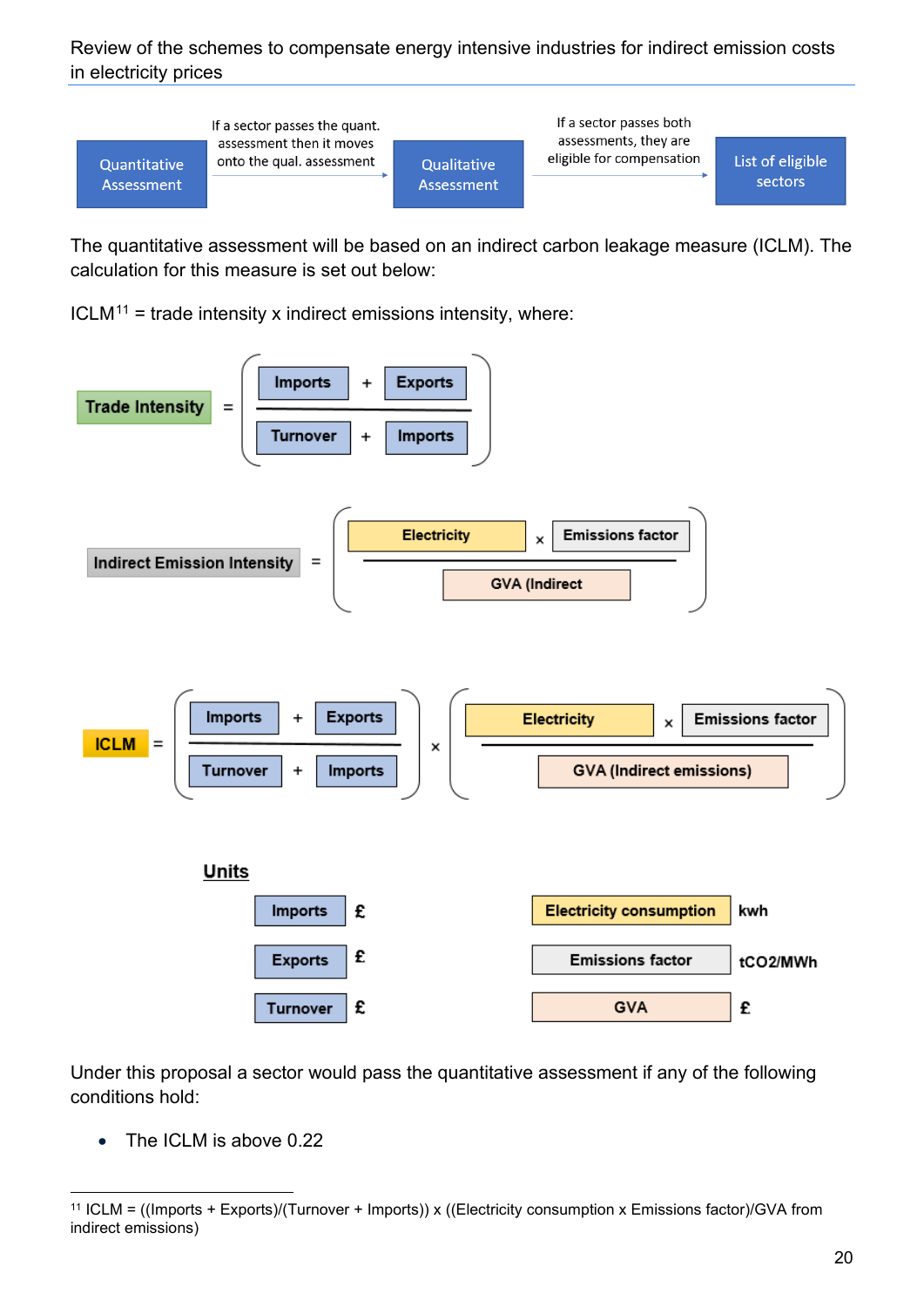- Has a trade intensity above 20%
- An indirect emission intensity greater than 1.1

Subsectors that have an indirect carbon leakage indicator above 0.22 and high exposure to fuel and electricity substitutability will pass. The assessment of fuel and substitutability is described later in this section on p.24.

The proposed qualitative assessment will see each sector assessed for risk of indirect carbon leakage using a Red Amber Green (RAG) assessment. The methodology for translating a RAG rating to the 1-3 scale is set out on p.23.

The assessment will look across four criteria for each sector. A sector will have each criterion characterised as either low, medium or high risk of carbon leakage due to indirect ETS and CPS costs and this in turn determines a RAG rating to illustrate carbon leakage risk for the sector.

The criteria are:

- Market characteristics: assesses ability of a sector to pass through indirect emissions costs based on parameters such as bargaining position, price taker position, market concentration and trading patterns.
- Profit margins: assesses parameters such as the current and future demand, output price, costs, investment, business demography of the sector, substitutability with other products and the feasibility of relocation for the sector.
- Abatement potential: assesses the scope for energy efficiency investments in order to reduce electricity consumption and therefore indirect emission costs in the sector. – Parameters will include current electricity consumption, international benchmarks, and the current and future adoption of future Best Available Technologies.
- Fuel substitutability: assesses the ability of the sector to shift from fossil fuel energies to electricity and whether there is a risk that difference in treatment between direct and indirect cost compensation hinders the energy-efficient electrification of the sector. This difference in treatment could lead to the unintended consequence of disincentivising electrification or energy efficiency measures more generally.

Each criterion is RAG rated for a sector. The first three criteria (market characteristics, profit margins, abatement potential) are collated to produce an initial RAG rating for a sector. This initial rating determines the risk of indirect carbon leakage. Fuel substitutability is applied later in the assessment. Each criteria's RAG rating will be formed through analysing underlying parameters. Please see Annex B for the full breakdown of these parameters.

For the initial rating, a higher weight is given to market characteristics which include the cost pass-through ability for a sector. Market characteristics=2, profit margins=1, abatement potential=1. The risk of carbon leakage is deemed manageable if costs can be passed on and is reflected in market characteristics representing a higher weighting.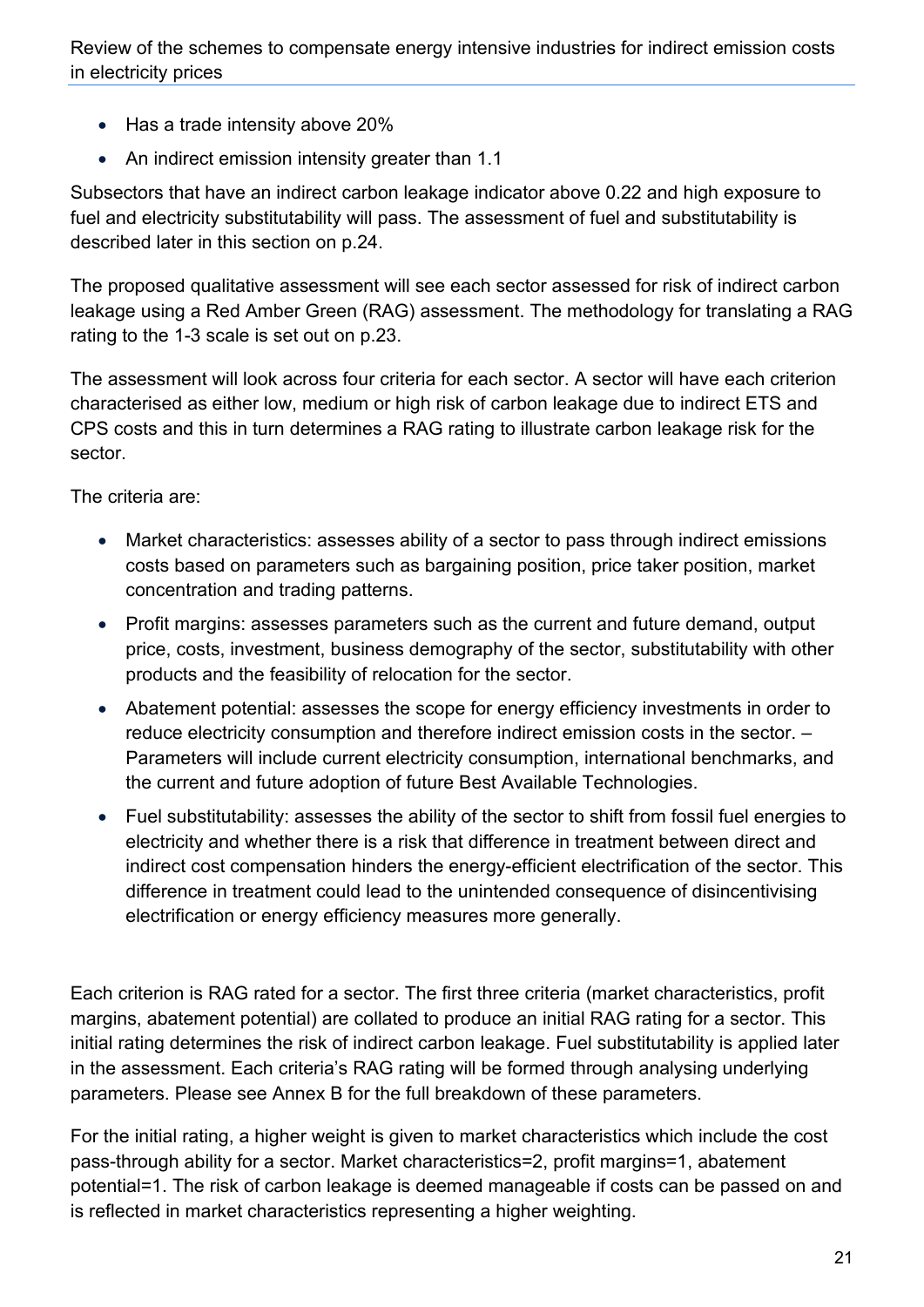The flow chart below illustrates the stages of the qualitative assessment's RAG rating process.



Each of the criteria will be assessed by analysing underlying parameters. Parameters will be included based on UK-specific data availability and strategic importance for ensuring the robustness of the qualitative assessment. In the event of a significant data gap, we may contact companies to provide data. Please do engage with us or any consultants acting on our behalf should we seek further data.

#### **Market characteristics**

This category assesses the extent to which producers can pass on cost increases to customers, and in particular the ability to pass on higher electricity costs to customers. The RAG rating for this category will reflect the current and future market characteristics for a sector. The parameters for market characteristics will involve existing and future trade patterns, link between cost and output prices, and market structure and bargaining position. These areas provide a basis on which to assess sectors in a consistent way and are key factors when looking at a sector's ability to pass on costs.

A highly traded, price taking sector that is unable to pass on higher costs attributable to a stricter carbon pricing structure relative to international competitors could be at higher risk of carbon leakage.

Existing and future trade patterns will look at current and future domestic demand for the sector. It will also look at current and future trends in import penetration and import prices. Link between cost and output prices will compare output price against production costs over time. It will also compare trends in domestic sector output prices with non-domestic sector output prices and see whether the prices are UK-specific or set at a global level. Market structure and bargaining position will look at the firm size concentration for a sector in comparison to downstream sectors. It will also look at the interdependence between downstream customers and the sector and the pricing power a sector has over customers.

Each of these parameters will be RAG rated and combined on average to give a criteria RAG rating for market characteristics. This approach will be the same for each criterion.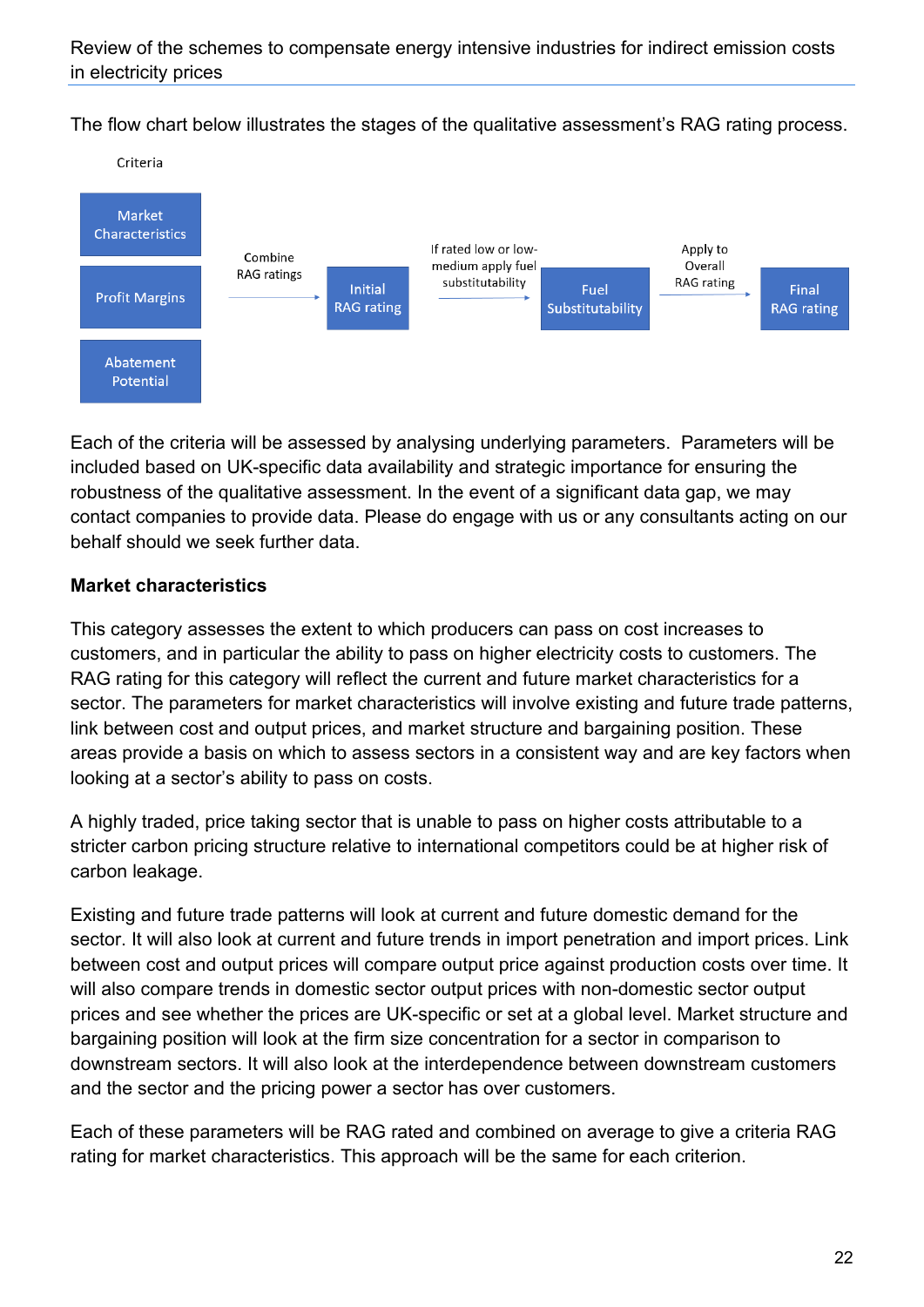#### **Profit margins**

If profit margins are positive and sustained in the domestic market, then the incentive to relocate is considered low. Whereas if profit margins are low or margins are higher in countries outside the UK, and the indirect costs related to the UK ETS are a significant share of the profit margins, then the incentive to relocate is high.

The relocation decision outside the UK has both economic and environmental impacts. At the economic level, if UK firms relocate production or future investments outside the UK then it impacts employment and creates adverse distributional effects as well as impairing economic growth. At the environmental level, if UK firms relocate production or future investments to areas with less constrained climate policies then this would potentially lead to higher global greenhouse gas emissions and will undermine the UK ETS objective of contributing to a global reduction of CO2 emissions.

We will consider assessing parameters looking at the current investments and profit margins in a particular sector as well as the projections of future margins and demand growth in the UK. Comparing the projections for demand growth and profit margins in the UK with overseas competitors provides a view of the incentives to invest in UK.

We will also consider parameters assessing the feasibility of relocation for a sector independent of the incentives to invest in the UK assessed above. Those parameters look at the physical aspects that contribute to a relocation decision based on the current trade routes. We may also look at the net trade balance to give an indication of the feasibility of relocating to serve the UK market through imports.

For each category, a RAG rating is calculated based on available parameters. The overall RAG rating for the profit margin category is estimated as the simple average of the RAG ratings of the parameters considered above.

#### **Abatement potential**

The abatement potential of a sector relates to a sector's ability to mitigate the risk of carbon leakage due to indirect emissions when incorporating new technologies. For sectors where there is little scope for further reduction in indirect carbon costs, the risk of carbon leakage will be higher than for sectors that can still adopt the best existing technologies in their sector to reduce their electricity consumption.

The first sub-category we will consider assesses the current electricity consumption and scope of reduction. If the parameters indicate some leeway for sectors to reduce their indirect emissions through the adoption of best technologies, then the risk of carbon leakage is deemed low. A second sub-category under consideration assesses the ability of the sector to implement best available technologies (BAT) regarding electricity consumption out to 2030.

The overall RAG rating for abatement section will be based on the simple average of the RAG ratings of the two sub-categories presented above subject to data availability.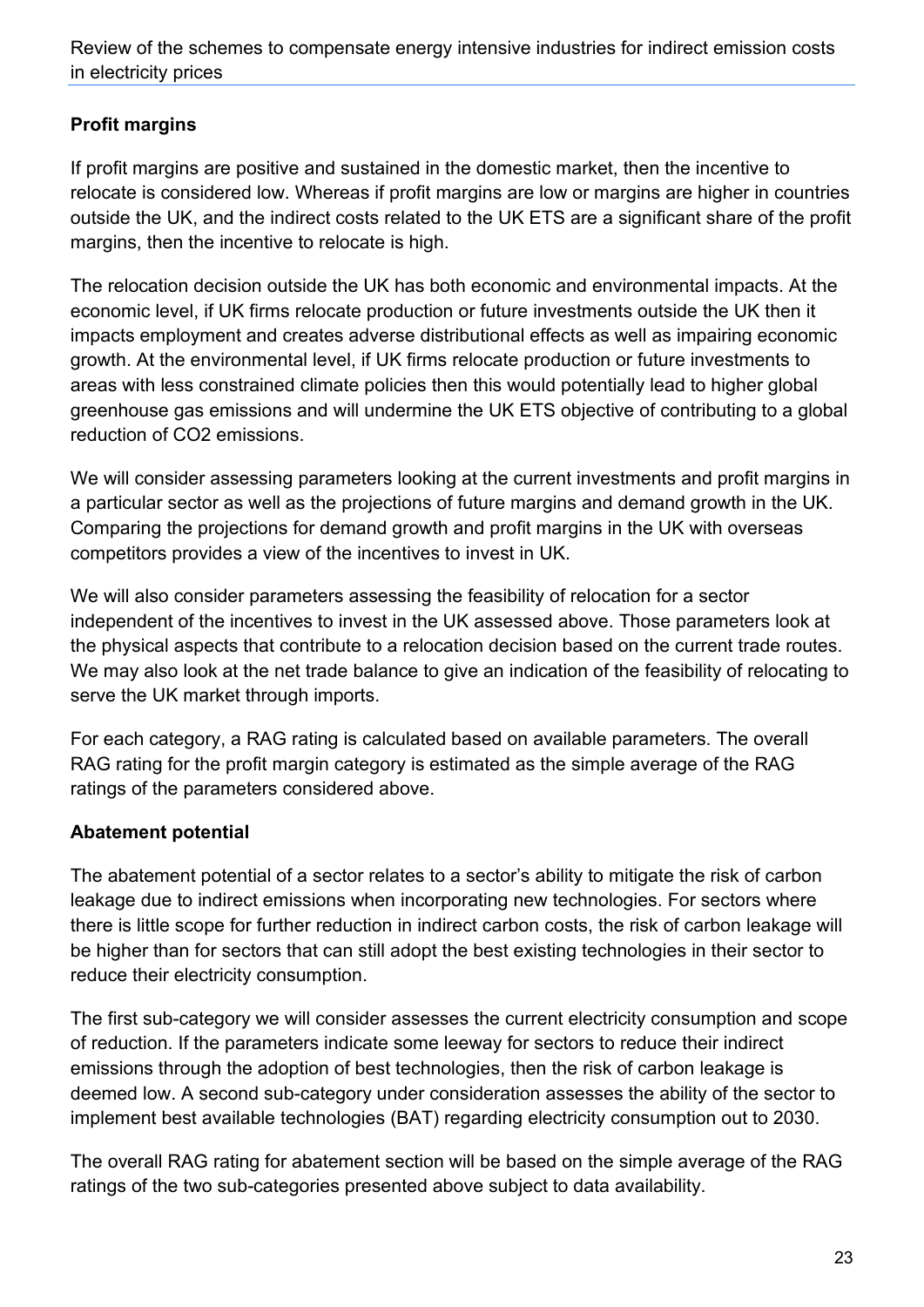#### **Initial RAG Rating**

For the initial RAG assessment performed below, the key assumption made is the higher weight given to the market characteristics criteria which includes the ability of the sector to pass on higher costs to customers. The risk of carbon leakage is deemed manageable by a sector if it can pass through higher electricity costs to its customers.

Rule applied for the initial RAG score for eligibility:

- Green=1; Green Amber=1.5; Amber= 2; Amber-Red=2.5; and Red=3.
- Weight of market characteristics=2, profit margins=1 and abatement potential=1.

The scores for each of the three criteria are then multiplied by their weightings and combined to give an overall RAG score using the following equation:

$$
RAG_{sector} = \sum_{i}^{Criterion} RAG_i \cdot Weight_i
$$

- Initial RAG score: Green=4-5; Green-Amber=6-7; Amber= 7.5-8; Amber-Red=8.5-9.5; and Red>=10.
- For parameters without conclusion, we consider a RAG rating of 1.

#### **Fuel and electricity substitutability**

Some production processes may be able to shift from fossil fuel to electricity however the compensation firms receive for direct emissions such as free allowances through the UK ETS means certain sectors may not shift as they prefer maintaining their direct emission compensation. Therefore, there may be a case to compensate for indirect emissions for these sectors to avoid preferential treatment of fuel and not disincentivise energy efficiency investment.

If there is a high degree of variability on fuel used within the sector with both fuel and electricity used, coupled with unequal compensation between direct and indirect emission costs, then fuel substitutability risk exists. The carbon leakage risk is limited but sectors at risk are those that have no ability to reduce electricity consumption, pass on costs, or face increasing competition from cheaper imports. If the RAG rating for this is red, then the initial RAG rating is upgraded to a higher score.

#### **Summary of eligibility criteria**

The quantitative and qualitative assessments conducted for each sector will show whether that sector is at risk of carbon leakage and is therefore eligible to receive compensation for its indirect carbon costs based on the sector's ICLM and overall RAG rating received.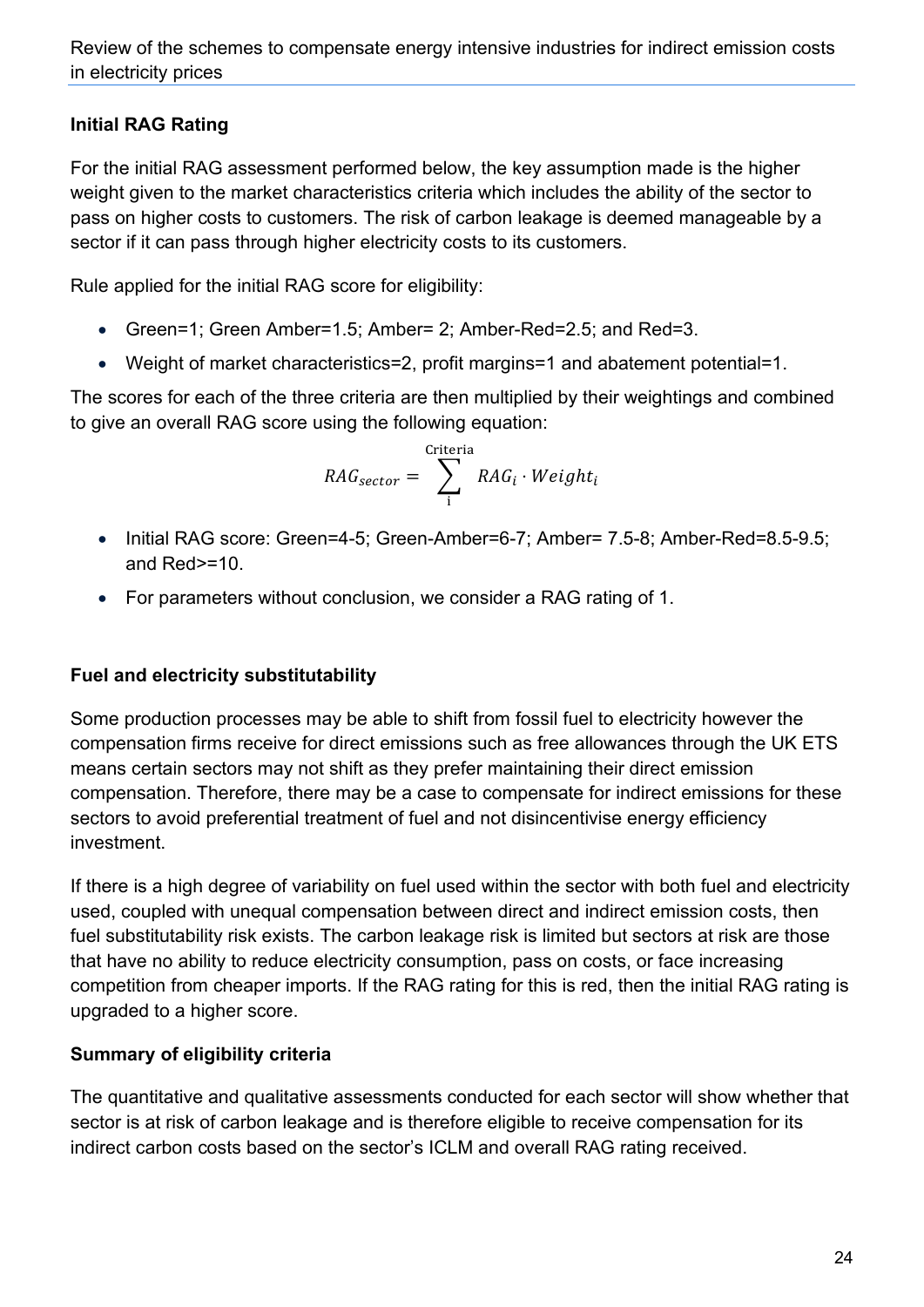In the RAG assessment, Red and Amber-Red indicate a high risk of indirect carbon leakage whilst Green indicates a low risk of indirect carbon leakage and Green-Amber represents a low-medium risk.

The initial RAG rating is a combined assessment of the carbon leakage risk based on three criteria – market characteristics, profit margins, and abatement potential – where each receive an individual RAG rating after assessment of their underlying sub-categories. This RAG rating on the risk of carbon leakage is supplemented by the RAG rating on the potential for shifting to electrification that determines if the sector should be granted a compensation to incentivise the shift.

Sectors with a high ICLM and sectors rated medium, medium-high or high risk of carbon leakage will be eligible for indirect cost compensation.

The list of sectors assessed as eligible through this process will be published in the Government response.

#### **Consultation questions**

- 3. To what extent do you agree with the proposed methodology to determine sector eligibility?
- 4. To what extent do you agree with the proposed list of sectors and subsectors that will be assessed under the proposed methodology for sector eligibility?
- 5. Are there any sectors or subsectors that are at risk of carbon leakage and should be considered? Please provide evidence of the risk of carbon leakage.

### <span id="page-24-0"></span>Business Level Test

The compensation schemes also apply a business-level test to target compensation at those companies most at risk of carbon leakage due to the indirect emission cost in an eligible sector. Companies need to show that their total indirect emission costs will amount to 5% or more of their gross value added (GVA).

We recognise that the business-level test creates a risk that some companies which manufacture eligible electricity intensive products may not pass it by virtue of their structure – for example a business may manufacture other non-intensive product(s) which lowers its overall aggregate level of electricity intensity. We therefore treat a business as passing the test if it can demonstrate to the satisfaction of the Secretary of State that:

• The business only fails the 5% test because of the inclusion of business activity which does not relate to the manufacture of the eligible product(s); or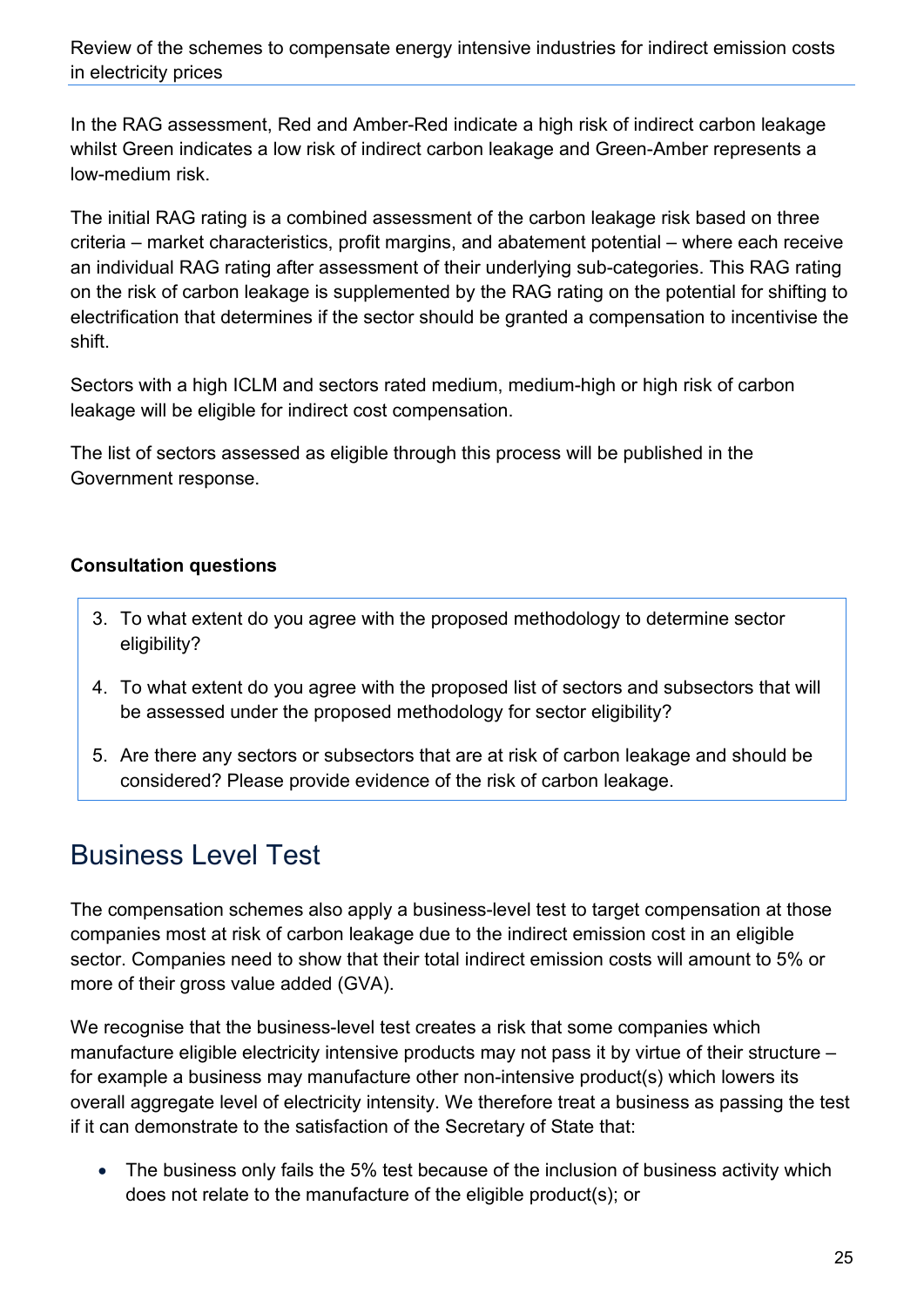• A business operating in the market and which manufactures the same product in the UK has passed the 5% test and is eligible for compensation.

We intend to retain the business-level test and the above exemptions, but to update the reference period and carbon price to use in our guidance for the next financial year.

#### **Consultation question**

6. Do you agree with our proposal to retain the business-level test and its exemptions? Please provide an explanation or information to support your view.

## <span id="page-25-0"></span>Design of the Compensation Scheme

In order to calculate the level of compensation per installation, we have (since 2013) been applying the following formula:

 $Amax_t = Ai \times C_t \times P_{t-1} \times E \times AO_t$ 

In this formula, Ai t is the subsidy intensity at year t, expressed as 75%, Ct is the applicable CO2 emission factor (tCO 2 /MWh) (at year t); P t-1 is the UK ETS forward price at year t-1  $(E/1CO2)$ ; E is the applicable product-specific electricity consumption efficiency benchmark; and AO is the baseline output.

Not all products have benchmarks and the schemes have therefore been using a fall-back electricity consumption efficiency benchmark (EF):

 $Amax_t = Ai \times C_t \times P_t - 1 \times EF \times AEC_t$ 

This benchmark is a percentage of actual electricity consumption corresponding to the average reduction effort imposed by the application of the electricity consumption efficiency benchmarks.

For the one-year extension of the schemes, we decided to retain the subsidy intensity at 75% and keep the baselines and efficiency benchmarks set in 2012 but update the reducing the CO2 emission factor from 0.58tCO2/MWh to 0.446tCO2/MWh, as per the latest DUKES statistics, and update the carbon price [in line with the UK ETS forecasts].

In any future scheme, we propose the update the variables in the formula in the following ways.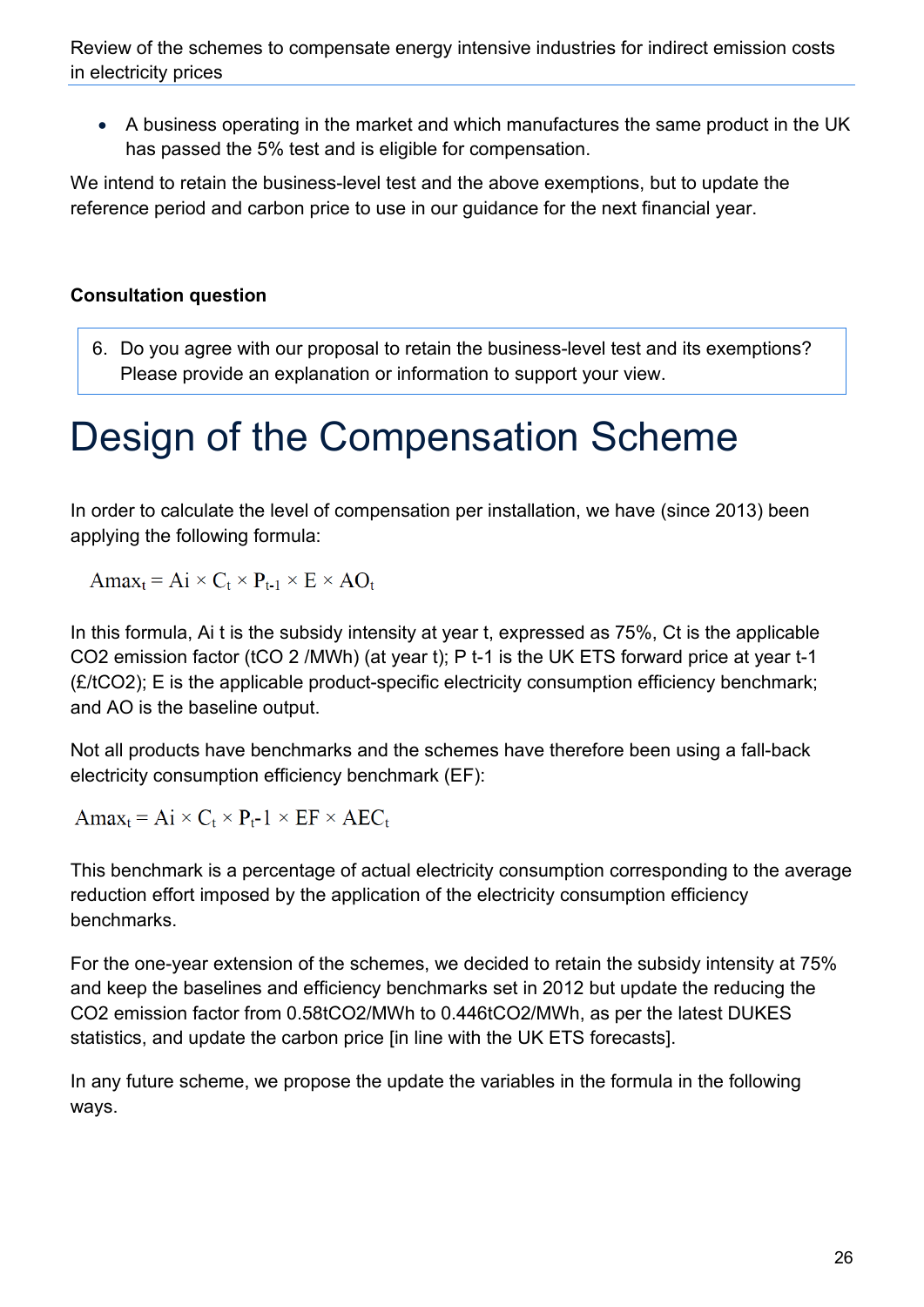## <span id="page-26-0"></span>Subsidy Intensity

Subsidy intensity is the term which denotes the ratio (as a %) between the amount of subsidy and the eligible costs. It is a criterion designed to avoid the situation where a beneficiary from a subsidy uses any excess subsidy for other purposes which may be detrimental to competition and/or to include a minimum contribution by the beneficiary to ensure that it has an incentive to carry out the subsidised activity efficiently. The formula currently applies an aid intensity of 75%.

The subsidy intensity of 75% might not be sufficient to mitigate the risk of carbon leakage though due to indirect emission cost for some companies. We propose to increase compensation by limiting the amount of the total indirect emission costs to 1.5% of the GVA of the company concerned in a respective year. However, companies that may become eligible for this proposal will be required to apply for certain types of government support to invest in energy efficiency and decarbonisation.

Alternatives to a flat rate 75% subsidy intensity are lowering it to 65% or increasing it to 85% for example. Another alternative is to increase compensation by limiting it to 1.5% of GVA for the indirect emission cost due to the carbon price support mechanism only, as the carbon tax is on top of the emission trading system.

#### **Consultation question**

- 7. Do you agree with out proposals to keep the subsidy at 75%, but also limit the indirect total emission cost due to the UK ETS and CPS to 1.5% of a company's GVA in a respective year? Please provide an explanation or information to support your view.
- 8. What would be the impact of lowering the aid intensity to 65% rather than 75%? Please provide an explanation or information to support your view

## <span id="page-26-1"></span>CO2 Emission Factor

The CO2 emission factor (tCO2/MWh) refers to the weighted average of the CO2 intensity of electricity produced from fossil fuels in the UK. It assumes that fossil fuels will continue to be the marginal energy source those power plants use to meet marginal demand for electricity in the time period proposed. These power stations will therefore continue to determine the passthrough cost of the carbon price.

BEIS has consulted on bringing the deadline for ending unabated coal-fired electricity generation forward from 2025 to 2024. This means that from 2025, coal will no longer affect the CO2 emission factor if Government decides to move the deadline forward and that gas will be the marginal energy source to determine the indirect emission costs. BEIS aims to publish the Government response to the consultation in due course.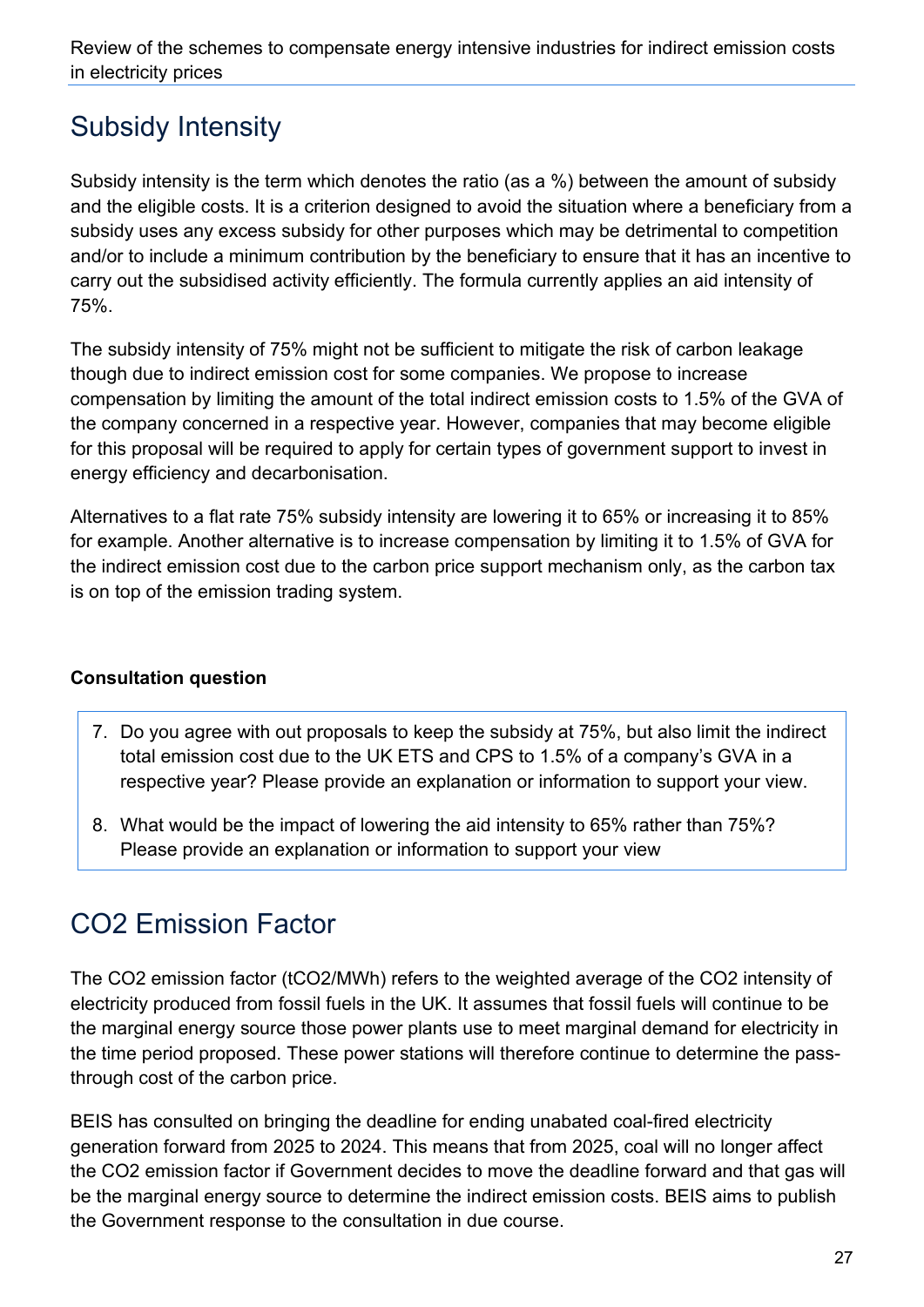The schemes used a CO2 emission factor of 0.58tCO2/MWh for the period 2013-2020. For the one year extension to financial year 2021/22, Ministers decided to apply the provisional estimated carbon dioxide emissions per GWh of electricity supplied of 0.446tCO2/MWh for 2019 as per table 5E from Digest of UK Energy Statistics [\(DUKES\)](https://www.gov.uk/government/statistics/digest-of-uk-energy-statistics-dukes-2020) 2020.

In any future scheme, we propose to use the latest figure of the estimated carbon dioxide emissions per GWh of electricity supplied for all fossil fuels from the DUKES and update the formula with this figure annually. The annual figure in DUKES provide a more accurate estimate of the actual emission factor than a fixed forecast over the rest of the first phase of the UK ETS. Combined with the carbon price, the DUKES figures reflect closer the actual indirect emission costs.

In practice this means that we will apply the CO2 emission factor in year t based on a statistic from year t-2 publish in DUKES t-1. For example, in the formula to calculate the level of compensation in financial year 2022/23 we would apply the CO2 emission factor from year 2020 published in DUKES 2021.

Alternative options are to establish a market-based CO2 emission factor for 2022-2030 or per annum. This would provide BEIS with a future estimate and provide more certainty over the level of compensation. However, a future estimate may not accurately reflect the actual emission factor and a single future estimate will not consider annual fluctuations.

We have also been applying the same CO2 emission factor to other sources of electricity than from the grid, such as Combined Heat and Power (CHP) installations. Applying the same factor does not differentiate between carbon intensity of these different electricity supply sources but does avoid potential manipulations and is easier to administer. We therefore propose to continue applying the same CO2 emission factor to all sources of electricity supply whether auto generation, electricity supply contracts or grid supply.

#### **Consultation questions**

- 9. Do you agree with our proposal to apply the latest figure of the estimated carbon dioxide emissions per GWh of electricity supplied for all fossil fuels from DUKES and update the formula with this figure annually? Please provide an explanation or information to support your view.
- 10.Do you agree with our proposal to continue applying the same CO2 emission factor to all sources of electricity supply whether auto-generation, electricity supply contracts or grid supply? Please provide an explanation or information to support your view.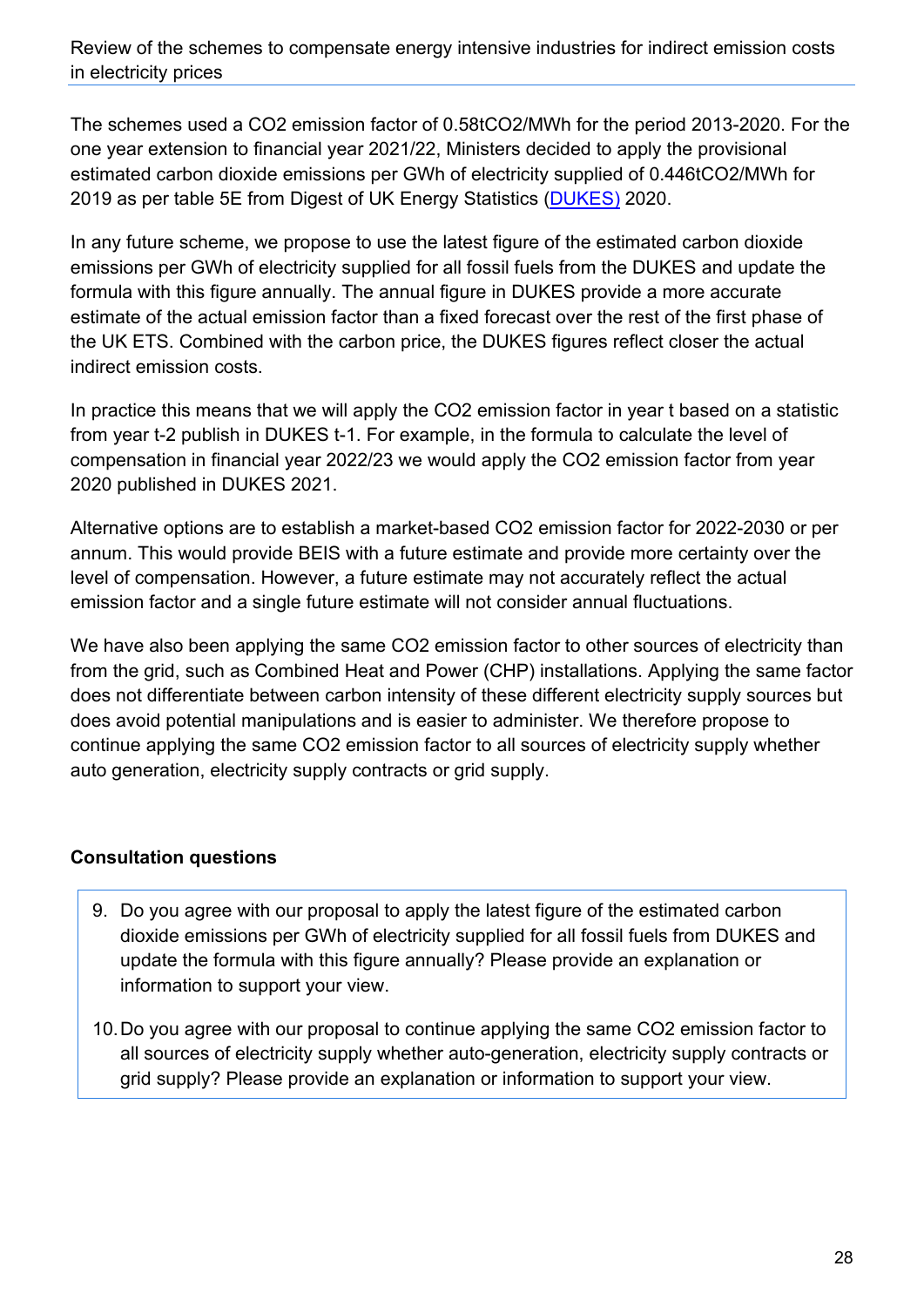### <span id="page-28-0"></span>Carbon Price

The UK ETS went live on 1 January 2021 with the main legislation being laid in 2020. This was followed by auctioning regulations laid in February 2021 which also set out the auction reserve price at £22.

UK ETS auctions and the secondary market will launch on 19 May 2021. The eventual UK ETS price will be set by the market and what participants are willing to pay for allowances.

The CPS is a carbon tax levied on fossil fuels used to generate electricity. It was introduced in 2013 to underpin the price of carbon at a level that drives low carbon investment. The Treasury sets carbon price support rates three years ahead of the year in which they will apply, and the CPS is currently set at £18/tCO2.

## <span id="page-28-1"></span>Efficiency Benchmarks

The current formula to calculate the level of compensation also includes a product-specific electricity consumption efficiency benchmark (E) where available. These benchmarks (MWh/tonne of output) are product-specific benchmarks achieved by the most electricityefficient methods of production for the product considered. The aim of including such benchmarks as a variable in the formula is to encourage energy efficiency. The benchmarks are defined at Prodcom 8 level with Prodcoms being EU statistical definitions of production of manufactured goods $12$ .

Not all products have benchmarks and the schemes have therefore been using a fall-back electricity consumption efficiency benchmark (EF):

 $Amax_t = Ai \times C_t \times P_t - 1 \times EF \times AEC_t$ 

This benchmark is a percentage of actual electricity consumption corresponding to the average reduction effort imposed by the application of the electricity consumption efficiency benchmarks. The current benchmarks stem from the 2012 EU ETS state aid guidelines and have been taken from the benchmarks to determine allocation of free EU ETS allowances. These guidelines assign an approximate value of 80% to the fall-back benchmark.

We propose to continue to use the benchmarks that apply in Phase IV (2021-2030) of the EU ETS in the form of the product-specific electricity consumption efficiency benchmark (E), where available, or the fall-back efficiency benchmark of 80%, where not available, in the formula to calculate level of compensation irrespective of whether data from UK installation is included. This will ensure that benchmarks are based on sufficiently broad sets of data. Nonetheless, we will be looking at possible future changes to these benchmarks. The review into free allocations will consider which benchmarks are best suited in the context of the UK ETS.

<span id="page-28-2"></span><sup>12</sup> <https://ec.europa.eu/eurostat/web/prodcom>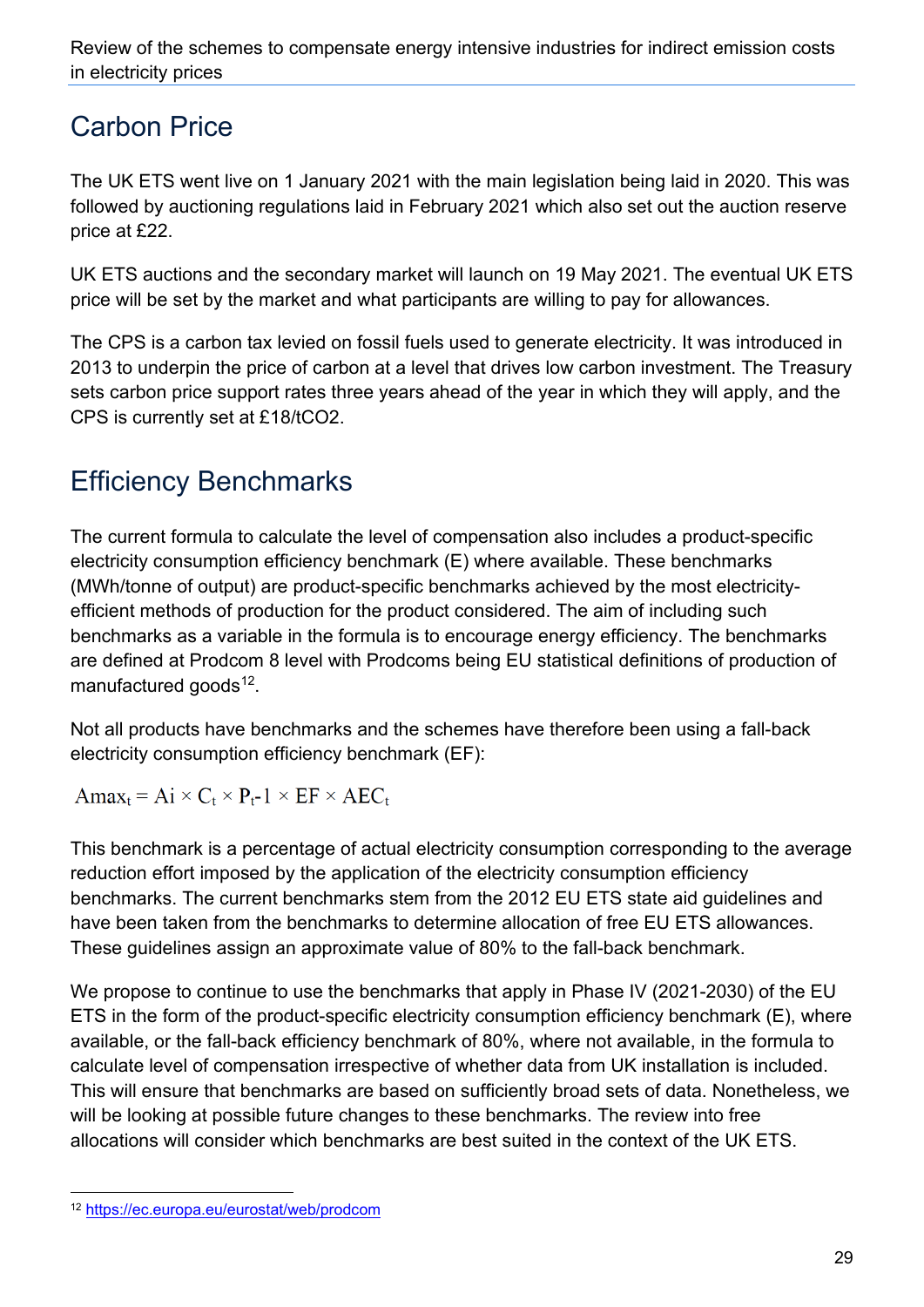Alternatives to the proposal are to omit the benchmarks from the formula to calculate the level of compensation, but this would mean losing an energy efficiency incentive in the schemes and providing relative more compensation to less energy efficient installation compared to similar more efficient ones. Also, we could potentially develop UK-specific benchmarks quicker than as part of the review to allocate free ETS allowances, but this might pre-empt this review and lead to inconsistencies.

#### **Consultation question**

11.Do you agree with our proposal to continue using the benchmarks that apply in Phase IV (2021-2030) of the EU ETS in the form of the product-specific electricity consumption efficiency benchmark, where available, or the fall-back efficiency benchmark of 80%, where not available, until having potential bespoke UK benchmarks, following the review of allocation of free allowances under the UK ETS? Please provide an explanation or information to support your view.

### <span id="page-29-0"></span>**Conditionality**

There are significant positive changes taking place in the global efforts to mitigate climate change, which in turn will support industry's net zero transition.

In 2019 the UK became the first major economy in the world to pass laws to end its contribution to global warming by 2050. The target will require the UK to bring all greenhouse gas emissions to net zero by 2050, compared with the previous target of at least 80% reduction from 1990 levels.

Reaching net zero, carbon budgets and the UK's NDC will require extensive, systematic change across all sectors including energy intensive industries. We must therefore consider how and where the compensation schemes can support and accelerate that transition.

Government is currently considering a range of conditions that will be attached to compensation payments to incentivise firms to decarbonise, maximise energy efficiency, and ensure that the compensation schemes are fully aligned to the Government's goal of achieving net zero. These could be positive in nature – for example an increased allocation is received by companies who take positive action on climate change or negative e.g. companies receive less funds if they actively do not invest in action to tackle climate change and increase energy efficiency. In either case, the conditions will be rigorous and measurable so that there is a clear understanding (for both Government and industry) of what is required – as well as the ability to track progress against the agreed actions. We will look to implement that these conditions would be implemented from the start of any post-2021 compensation scheme – and these may be further added to over time.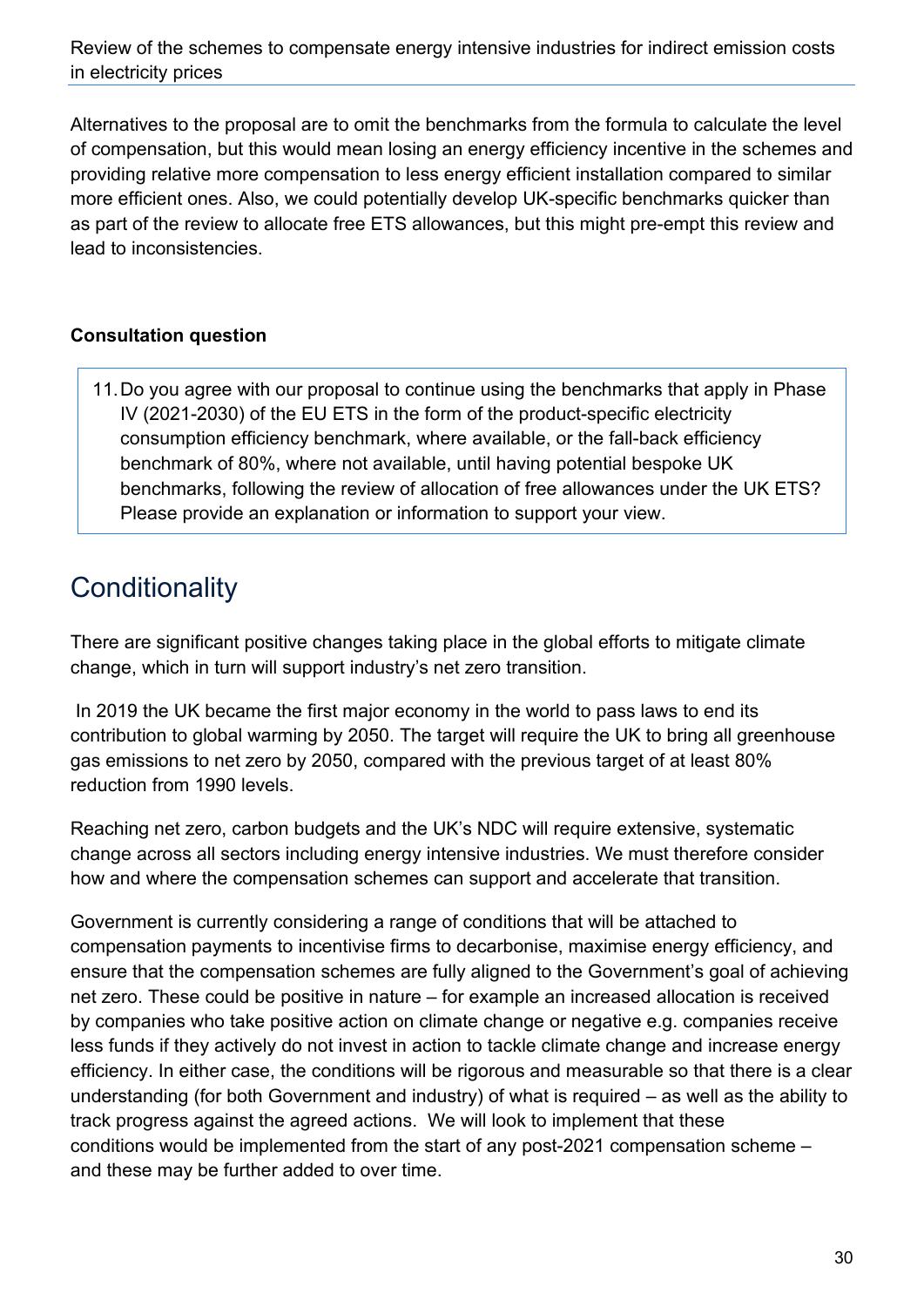As we develop these proposals, we would be interested in views from stakeholders on how net zero might be achieved for their individual businesses. We will run workshops with stakeholders during the consultation period to capture as wide a range of views as possible on the most effective ways in which the compensation schemes could support our transition to net zero.

#### **Consultation questions**

- 12.Does your organisation currently have a plan to get to net zero?
- 13. If so, how do you use compensation you currently receive to deliver on that plan?
- 14.What conditions do you think would be most effective in incentivising greater energy efficiency or decarbonisation?

## <span id="page-30-0"></span>Scheme Monitoring and Evaluation

The current schemes require recipients to provide data on production, electricity consumption and GVA. We propose to collect additional data to strengthen the monitoring and evaluation of the scheme and thereby allow for a more effective assessment of value for money.

We have some qualitative evidence which shows that compensation generates higher UK investment by recipients relative to firms which have not received compensation. However, with the current level of data we collect, there is limited evidence which demonstrates this effect or the value the schemes provide to the wider UK economy. We therefore propose to ask recipients to provide further data to help us improve monitoring of the value of the schemes.

We propose the following annual data requirements would need to be provided by recipients in order to receive compensation:

- Total capital expenditure
- Total capital expenditure in the UK
- Total UK capital expenditure on new assets
- Total UK capital expenditure on existing assets
- Total investment into energy efficiency measures
- Annual earnings before interest, taxes, depreciation and amortization
- Average wage by role and location

Additional wage data will be collected and processed solely for the purposes of administering the compensation schemes. The personal data provided will not be shared or disclosed to any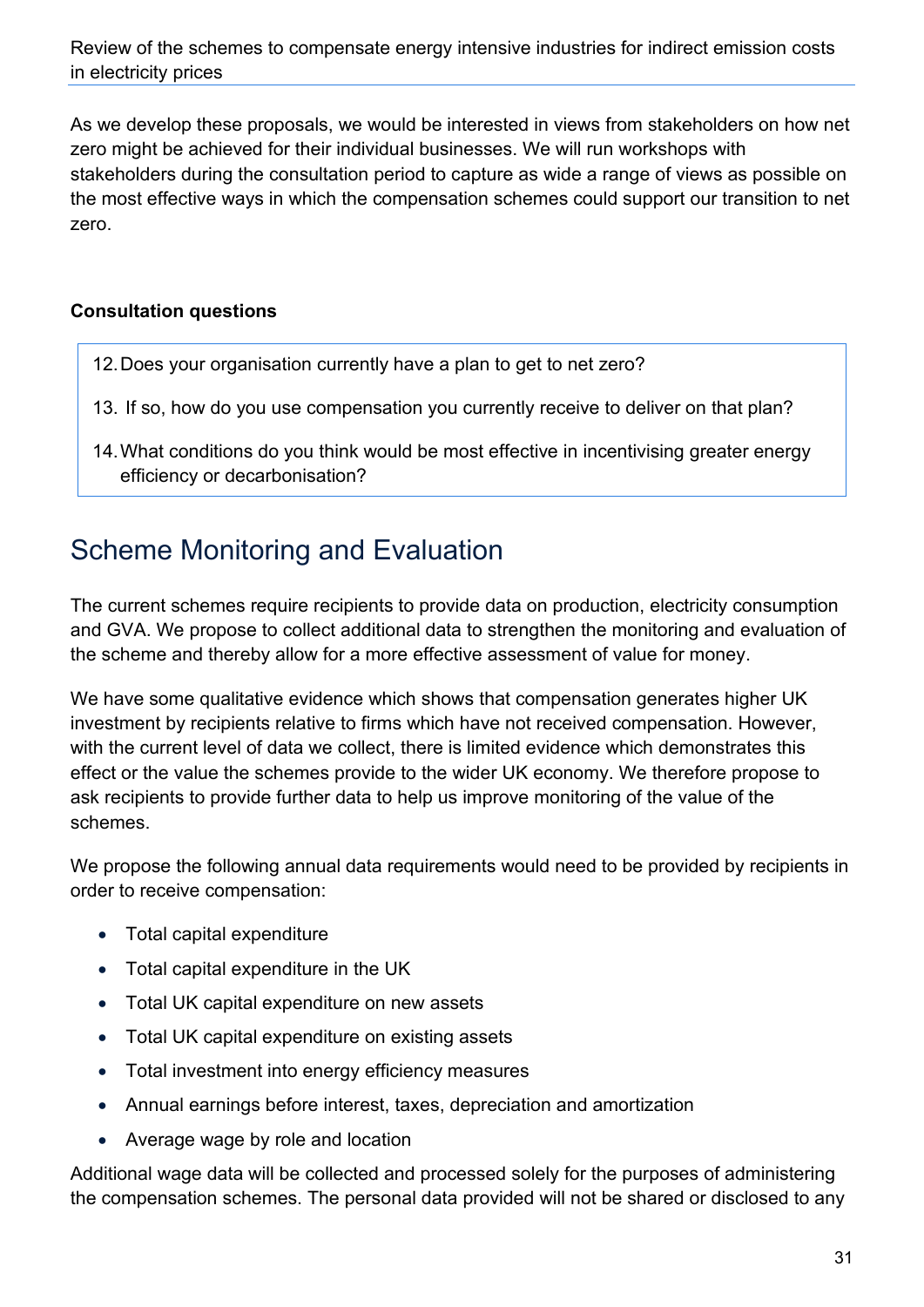other party outside BEIS without explicit consent. We will retain any additional data only for the period needed for administering the compensation schemes.

Furthermore, in order to improve the monitoring and transparency of the schemes, we may add additional conditions to an offer letter requiring that the business reflects compensation received in its company accounts, subject to the relevant UK accounting and reporting regulations.

#### **Consultation questions**

- 15.Do you agree with our proposal to expand data monitoring of the scheme? Please provide an explanation or information to support your view.
- 16.Do you agree with the proposed data requirements for quantifying the benefits of the scheme? Please provide an explanation or information to support your view.
- 17.Do you agree with our proposal to add additional conditions to the schemes requiring businesses to reflect compensation received in their company accounts and to spend the compensation on its electricity costs? Please provide an explanation or information to support your view.

## <span id="page-31-0"></span>Subsidy Control

Any compensation paid for the indirect emission cost due to the UK ETS and CPS will be awarded in accordance with the UK subsidy control regime.

On 3 February 2021, BEIS published a consultation on designing a new approach to subsidy control for the UK, with a deadline for responses of 31 March 2021. It sought views on the best ways to design a bespoke approach to subsidy control. In general terms, the Government defines a subsidy is a financial contribution using public resources which confers a benefit on the recipient. This could include, for example, a cash payment – such as compensation - a loan with interest below the market rate, or a loan guarantee. Subsidies are administered by all levels of government in the UK. Compensation for the indirect emission cost due to UK carbon pricing therefore falls under this definition and subsidy control therefore applies to the compensation schemes.

Since 1 January 2021 the UK has followed the commitments on subsidy control set out in its Trade and Cooperation Agreement (TCA) signed with the EU, in FTAs with other countries and in the World Trade Organisation (WTO) rules on subsidies, as well as of Article 10 of the Northern Ireland Protocol to the Withdrawal Agreement with the EU.

The TCA includes some broad principles that shape the design of both sides' subsidy control systems, which are aimed at ensuring that the granting of a subsidy does not have detrimental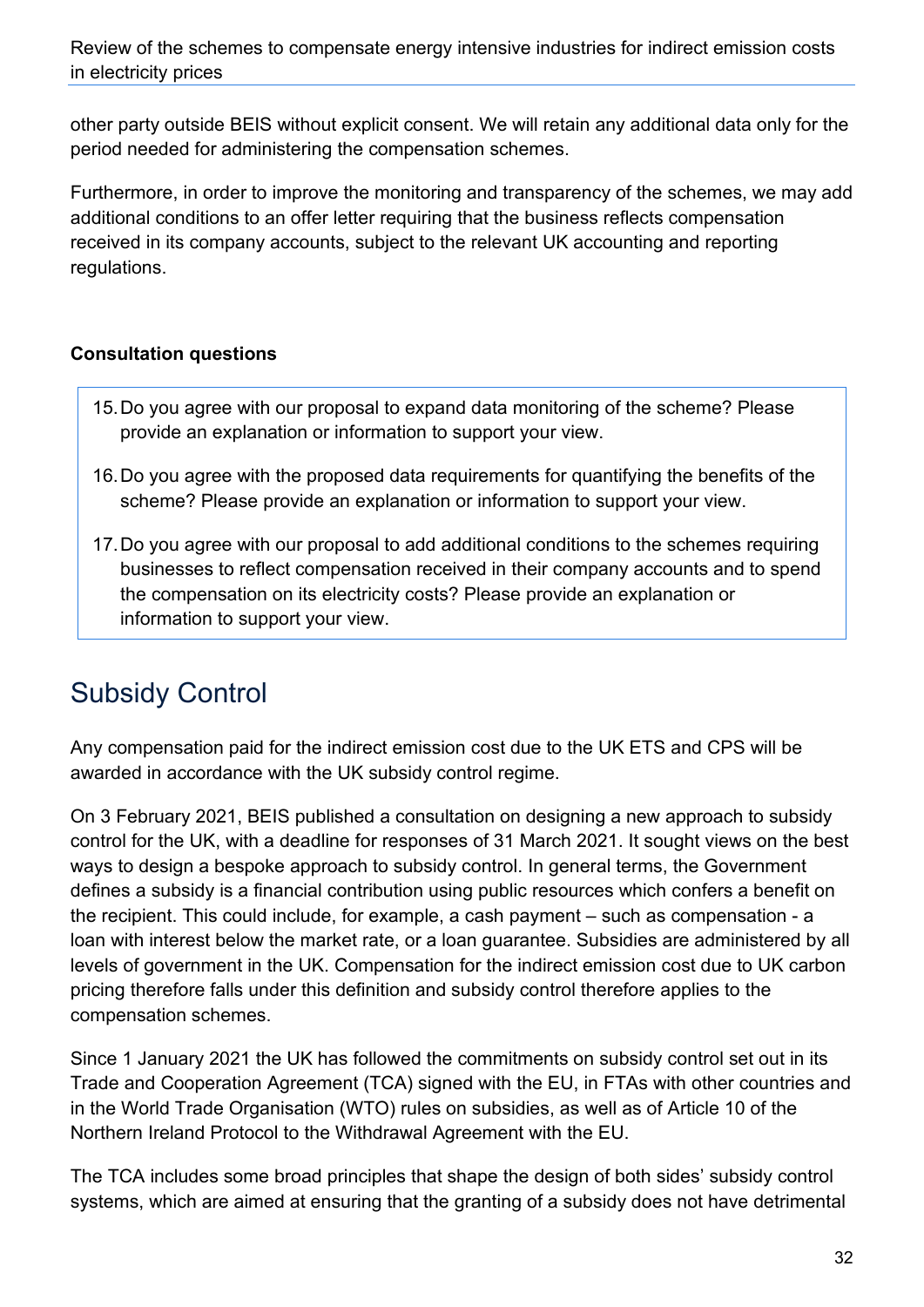effects on trade or investment between the UK and the EU. The TCA makes clear that it is for the Government to determine how these principles will be implemented in UK domestic law, as long as they are respected when subsidies are granted.

The Government wants a subsidy control system that strikes the right balance between allowing the benefits that can be derived from subsidies while limiting harmful impacts. The Government's objectives for the future subsidy control regime are:

- Facilitating interventions to deliver on the UK's strategic interests
- Maintaining a competitive and dynamic market economy
- Protecting the UK internal market
- Acting as a responsible trade partner

Under the TCA, the UK has a general duty to ensure that energy and environmental subsidies are aimed at delivering, and duly incentivise the beneficiary in delivering, a secure, affordable and sustainable energy system and a well-functioning and competitive energy market or increasing the level of environmental protection compared to the level that would be achieved in absence of the subsidy. One of the UK's specific obligations under the TCA, with respect to subsidies to energy and environmental projects, reads:

"compensation for electricity-intensive users in the event of an increase in electricity cost resulting from climate policy shall be restricted to sectors at significant risk of 'carbon leakage' due to the cost increase."

The UK and the EU have agreed a reciprocal mechanism that allows either side to take rapid action where a subsidy granted by the other side is causing or is at serious risk of causing significant harm to its industries. These measures can be challenged using an accelerated arbitration procedure and there is the possibility of compensation if either party has used these measures in an unnecessary or disproportionate manner.

<span id="page-32-0"></span>The Protocol on Ireland/Northern Ireland, part of the UK-EU Withdrawal Agreement, contains provisions relating to subsidy control. Article 10 of the Protocol provides that the EU State aid rules will continue to apply in the limited circumstances where subsidies affect trade in goods or electricity between Northern Ireland and the EU, and therefore, in principle, aid that is granted to service providers is not covered.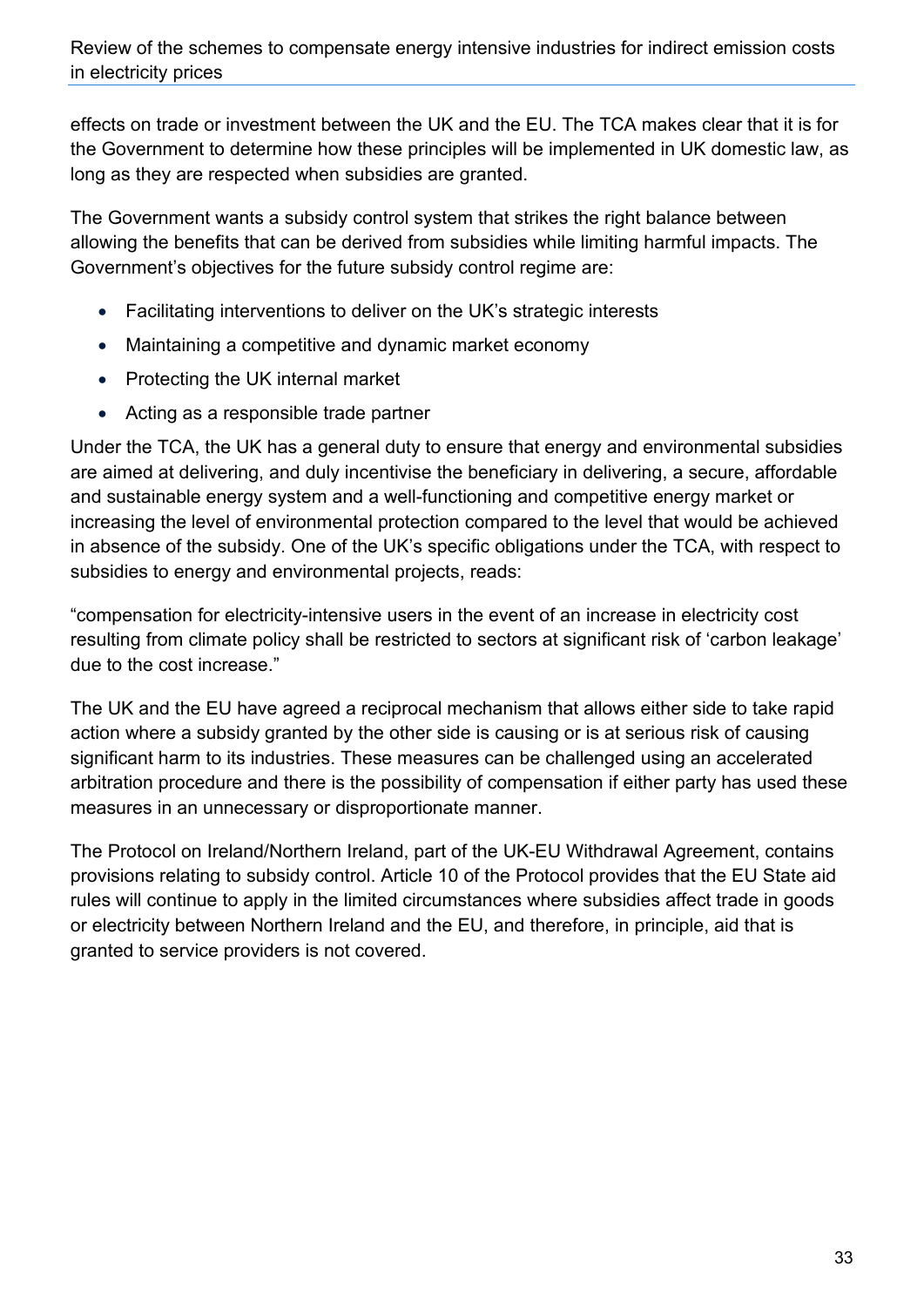## Consultation questions

Summary list of the consultation questions:

- **1. To what extent do you agree with the risks and evidence of carbon leakage for UK EIIs?**
- **2. Is there any evidence of carbon leakage through indirect carbon emissions that you think has been missed in this section?**
- **3. To what extent do you agree with the proposed methodology to determine sector eligibility?**
- **4. To what extent do you agree with the proposed list of sectors and subsectors that will be assessed under the proposed methodology for sector eligibility?**
- **5. Are there any sectors or subsectors that are at risk of carbon leakage and should be considered? Please provide evidence of the risk of carbon leakage.**
- **6. Do you agree with our proposal to retain the business-level test and its exemptions? Please provide an explanation or information to support your view.**
- **7. Do you agree with our proposals to keep the subsidy at 75%, but also limit the indirect total emission cost due to the ETS and the carbon price support mechanism to 1.5% of a company's GVA in a respective year? Please provide an explanation or information to support your view**
- **8. What would be the impact of lowering the aid intensity to 65% rather than 75%? Please provide an explanation or information to support your view.**
- **9. Do you agree with our proposal to apply the latest figure of the estimated carbon dioxide emissions per GWh of electricity supplied for all fossil fuels from DUKES and update the formula with this figure annually? Please provide an explanation or information to support your view.**
- **10.Do you agree with our proposal to continue applying the same CO2 emission factor to all sources of electricity supply whether auto-generation, electricity supply contracts or grid supply? Please provide an explanation or information to support your view.**
- **11.Do you agree with our proposal to continue using the benchmarks that apply in Phase IV (2021-2030) of the EU ETS in the form of the product-specific electricity consumption efficiency benchmark, where available, or the fall-back efficiency benchmark of 80%, where not available, until having potential bespoke UK benchmarks, following the review of allocation of free allowances under the UK ETS? Please provide an explanation or information to support your view.**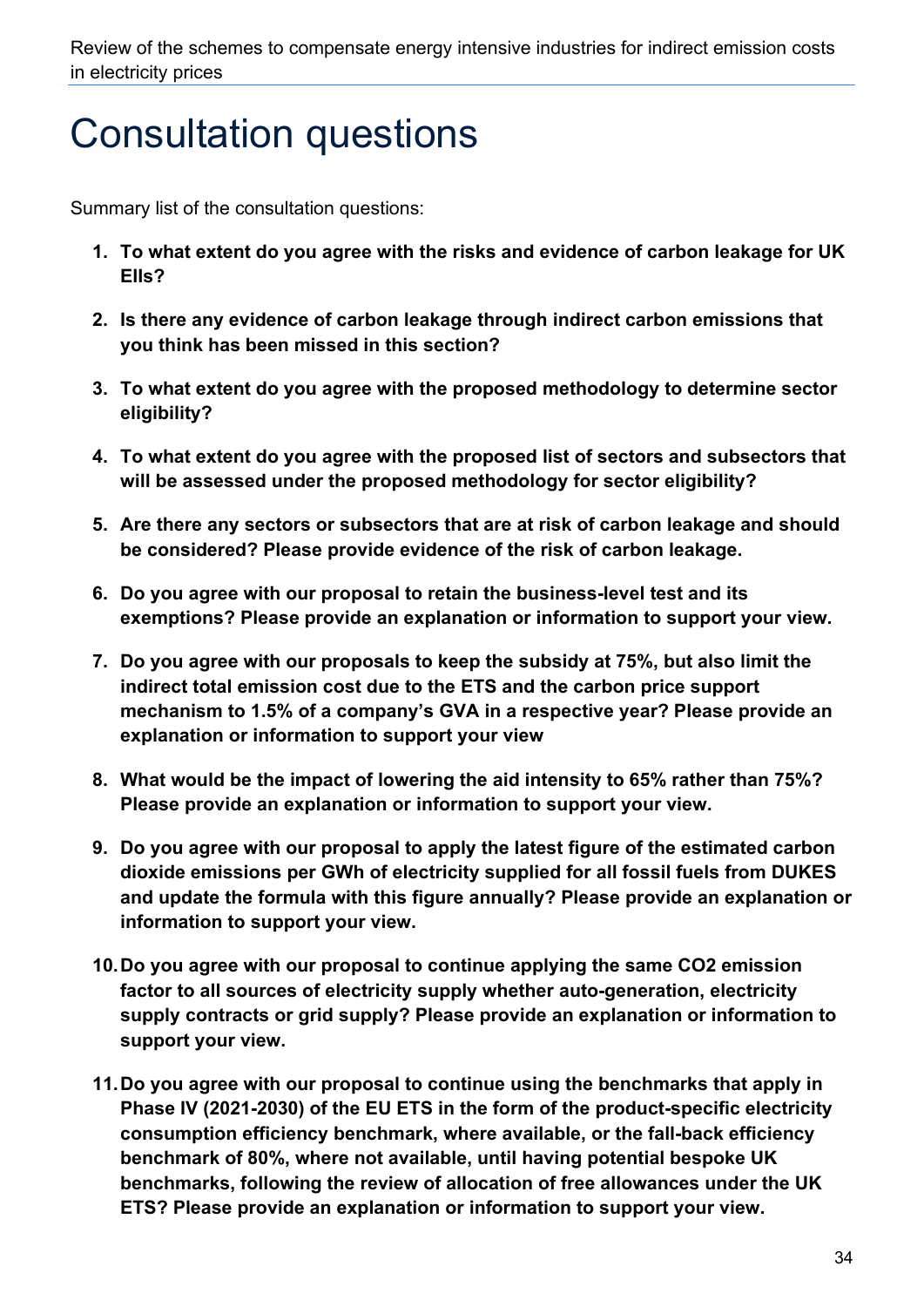- **12.Does your organisation currently have a plan to get to net zero?**
- **13.If so, how do you use compensation you currently receive to deliver on that plan?**
- **14.What conditions do you think would be most effective in incentivising greater energy efficiency or decarbonisation?**
- **15.Do you agree with our proposal to expand data monitoring of the scheme? Please provide an explanation or information to support your view.**
- **16.Do you agree with the proposed data requirements for quantifying the benefits of the scheme? Please provide an explanation or information to support your view.**
- <span id="page-34-0"></span>**17.Do you agree with our proposal to add additional conditions to the schemes requiring businesses to reflect compensation received in their company accounts and to spend the compensation on its electricity costs? Please provide an explanation or information to support your view.**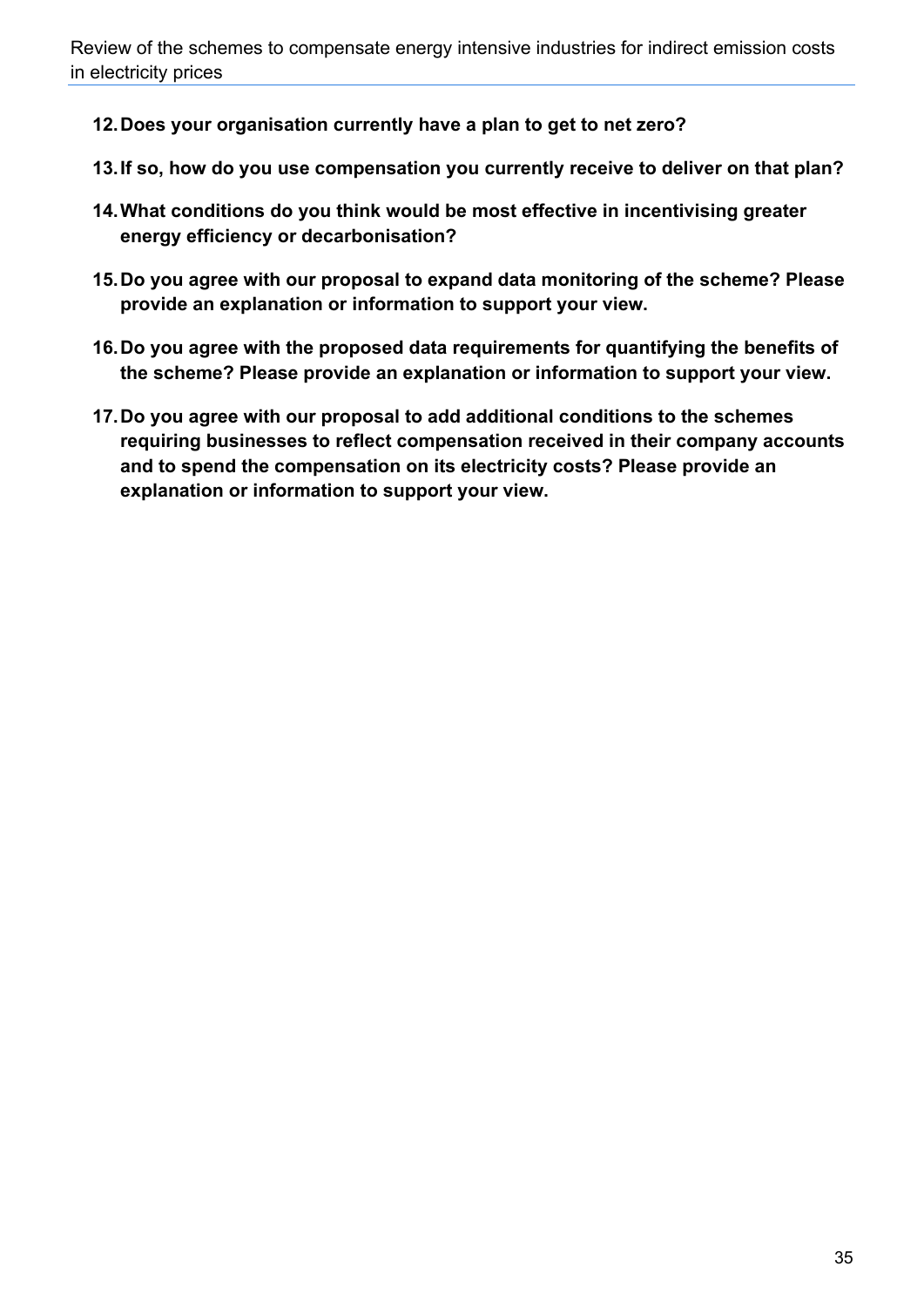## Next steps

Following the close of the consultation period, we will carefully consider the consultation responses and the evidence received.

The response to the consultation will take the form of decisions made in light of the consultation, a summary of the views expressed, and reasons given for decisions finally taken.

<span id="page-35-0"></span>This document will be published on the GOV.UK website with paper copies available on request. The summary will include a list of names or organisations that responded but not people's personal names, addresses or other contact details.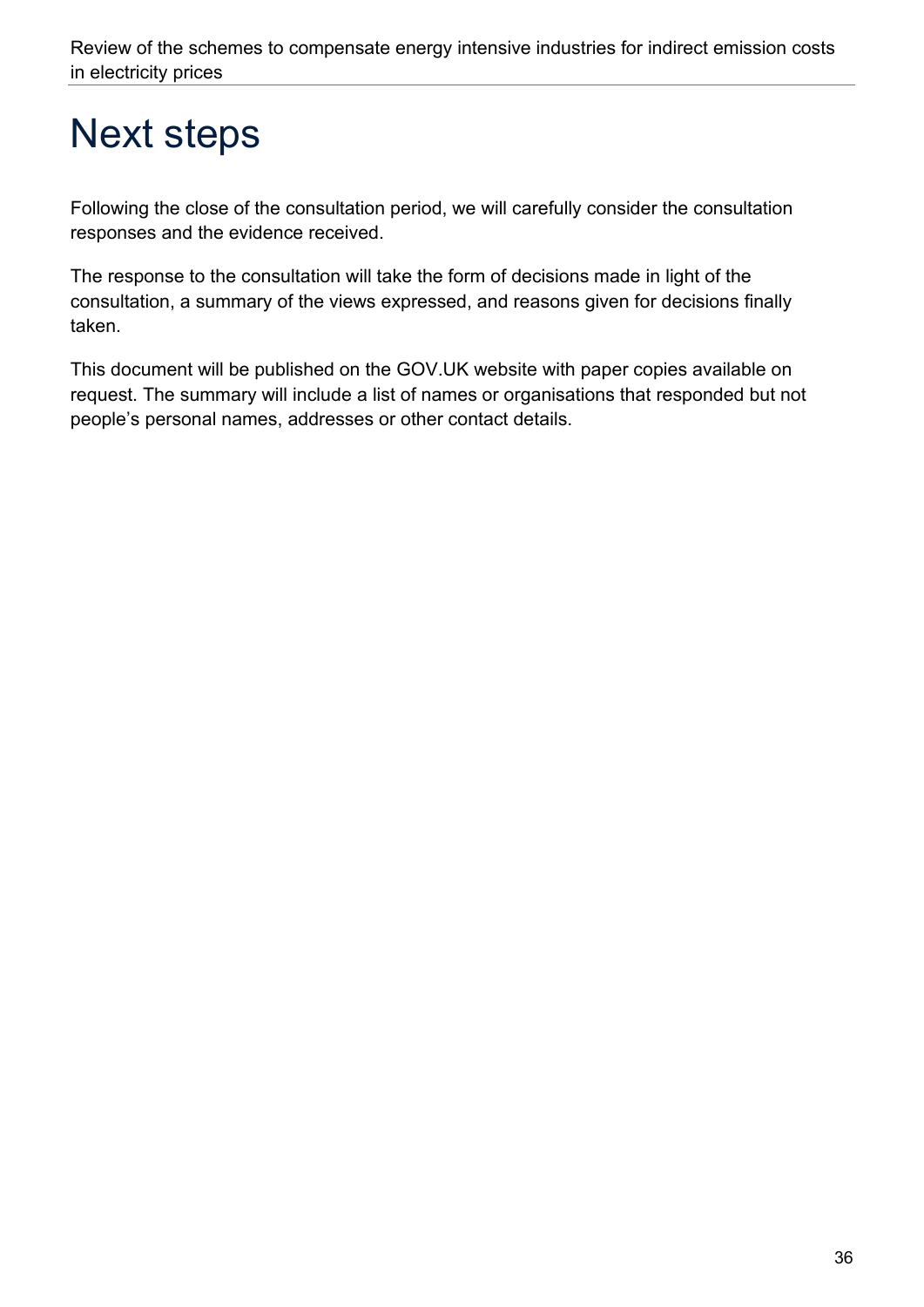## Annex A: Proposed list of eligible sectors and products based on latest assessments:

Table 1: Current scheme eligible sectors<sup>13</sup>:

| <b>SIC code</b> | <b>Description</b>                                                                          |
|-----------------|---------------------------------------------------------------------------------------------|
| 7.1             | Mining of Iron Ore                                                                          |
| 14.11           | Manufacture of leather clothes                                                              |
| 8.91            | Mining of chemical and fertiliser minerals                                                  |
| 13.10           | Preparation and spinning of cotton-type fibres                                              |
| 20.11           | Manufacture of industrial gases                                                             |
| 20.17           | Manufacture of synthetic rubber in primary forms                                            |
| 17.11           | Manufacture of pulp                                                                         |
| 17.12           | Manufacture of paper and paperboard                                                         |
| 20.13           | Manufacture of other inorganic basic chemicals                                              |
| 20.14           | Manufacture of other organic basic chemicals                                                |
| 20.15           | Manufacture of fertilisers and nitrogen compounds                                           |
| 20.16           | Only the following products within SIC 20.16 (manufacture of<br>plastics in primary forms): |
|                 | 24161035 - Linear low-density polyethylene                                                  |
|                 | 24161039 - Low-density polyethylene                                                         |
|                 | 24161050 - High-density polyethylene                                                        |
|                 | 24163010 - Polyvinyl chloride<br>24164040 - Polycarbonate                                   |
|                 | 24165130 - Polypropylene                                                                    |
| 20.6            | Manufacture of man-made fibres                                                              |
| 24.1            | Manufacture of basic iron and steel and of ferro-alloys                                     |
| 24.42           | Aluminium production                                                                        |

<span id="page-36-0"></span><sup>13</sup> Compensation for the indirect costs of the EU [ETS and the CPS mechanism: guidance for applicants:](https://assets.publishing.service.gov.uk/government/uploads/system/uploads/attachment_data/file/855926/eiis-compensation-for-indirect-costs-of-euets-and-carbon-price-support-mechanism-guidance.pdf) Table 1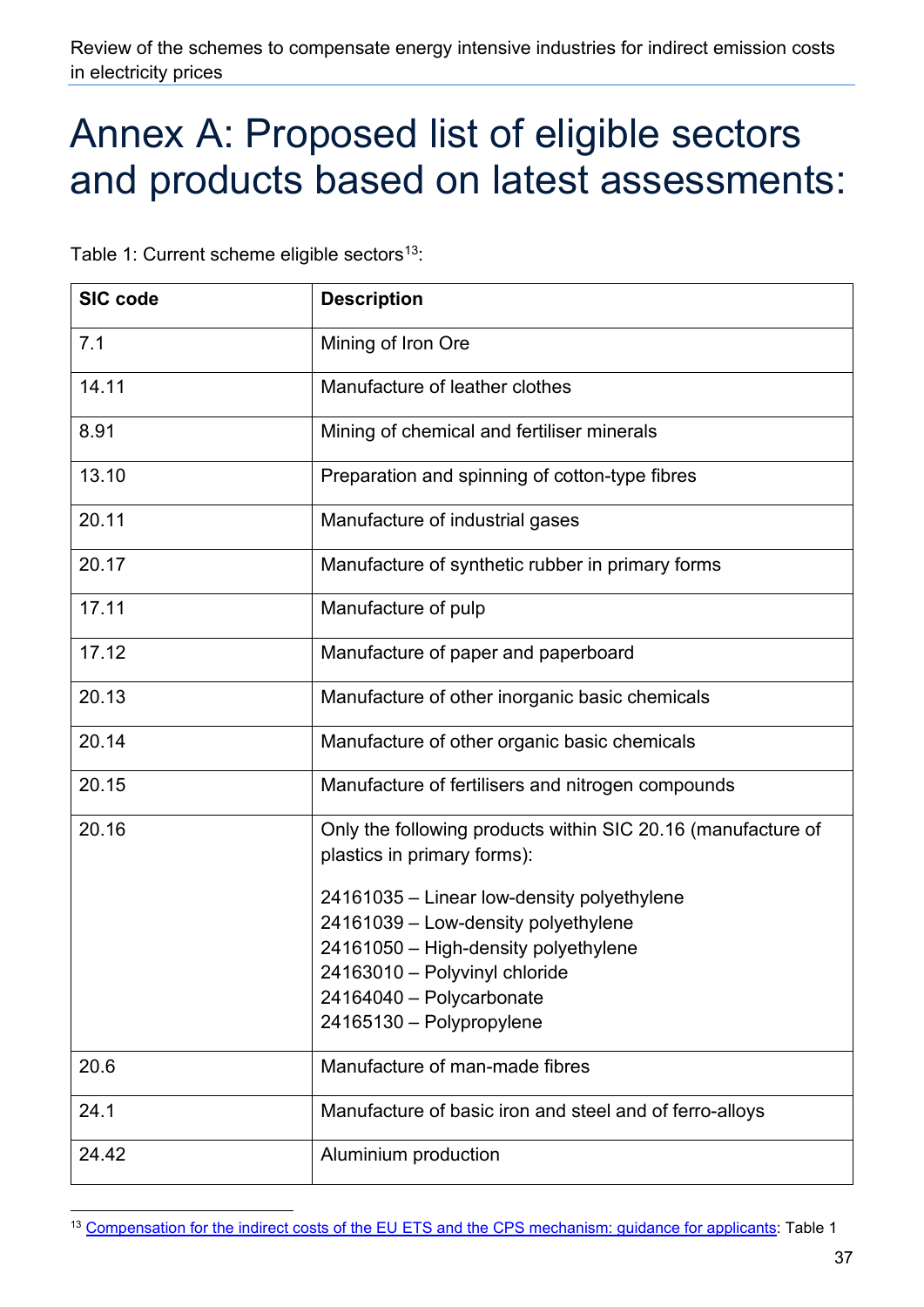| <b>SIC code</b> | <b>Description</b>            |
|-----------------|-------------------------------|
| 24.43           | Lead, zinc and tin production |
| 24.44           | Copper production             |

Table 2: Previously marginal sectors<sup>[14](#page-37-0)</sup>:

| 16.21 | Manufacture of veneer sheets and plywood |
|-------|------------------------------------------|
| 20.11 | Manufacture of industrial gases          |
| 23.13 | Manufacture of hollow glass              |
| 23.51 | Manufacture of cement                    |

Table 3: Added by EU Commission for Phase 4[15](#page-37-1):

| 19.20 | Manufacture of refined petroleum products |  |
|-------|-------------------------------------------|--|
| 24.45 | Manufacture of other non-ferrous metals   |  |

Table 4: Specific products added by EU Commission for Phase 4:

| <b>Prodcom</b> | <b>Code Description</b>                                                                                                                                                                  |
|----------------|------------------------------------------------------------------------------------------------------------------------------------------------------------------------------------------|
| 20.16.40.15    | Polyethylene glycols and other polyether alcohols, in primary forms                                                                                                                      |
| 20.11.11.50    | Hydrogen                                                                                                                                                                                 |
| 20.11.12.90    | Inorganic oxygen compounds of non metals (excluding sulphur trioxide<br>(sulphuric anhydride); diarsenic trioxide, nitrogen oxides, silicon dioxide,<br>sulphur dioxide, carbon dioxide) |
| 23.14.12.10    | Glass fibre mats (including of glass wool)                                                                                                                                               |
| 23.14.12.30    | Glass fibre voiles (including of glass wool)                                                                                                                                             |
| 24.51.11.10    | Malleable iron castings for land vehicles, piston engines and other machinery<br>and mechanical appliances                                                                               |

<span id="page-37-0"></span><sup>14</sup> BEIS internal analysis.

<span id="page-37-1"></span><sup>15</sup> Impact Assessment – [European Commission:](https://ec.europa.eu/competition/state_aid/what_is_new/2020_ets_revision/impact_assessment_report_ets_2021_en.pdf) Annex 2, Paragraph e).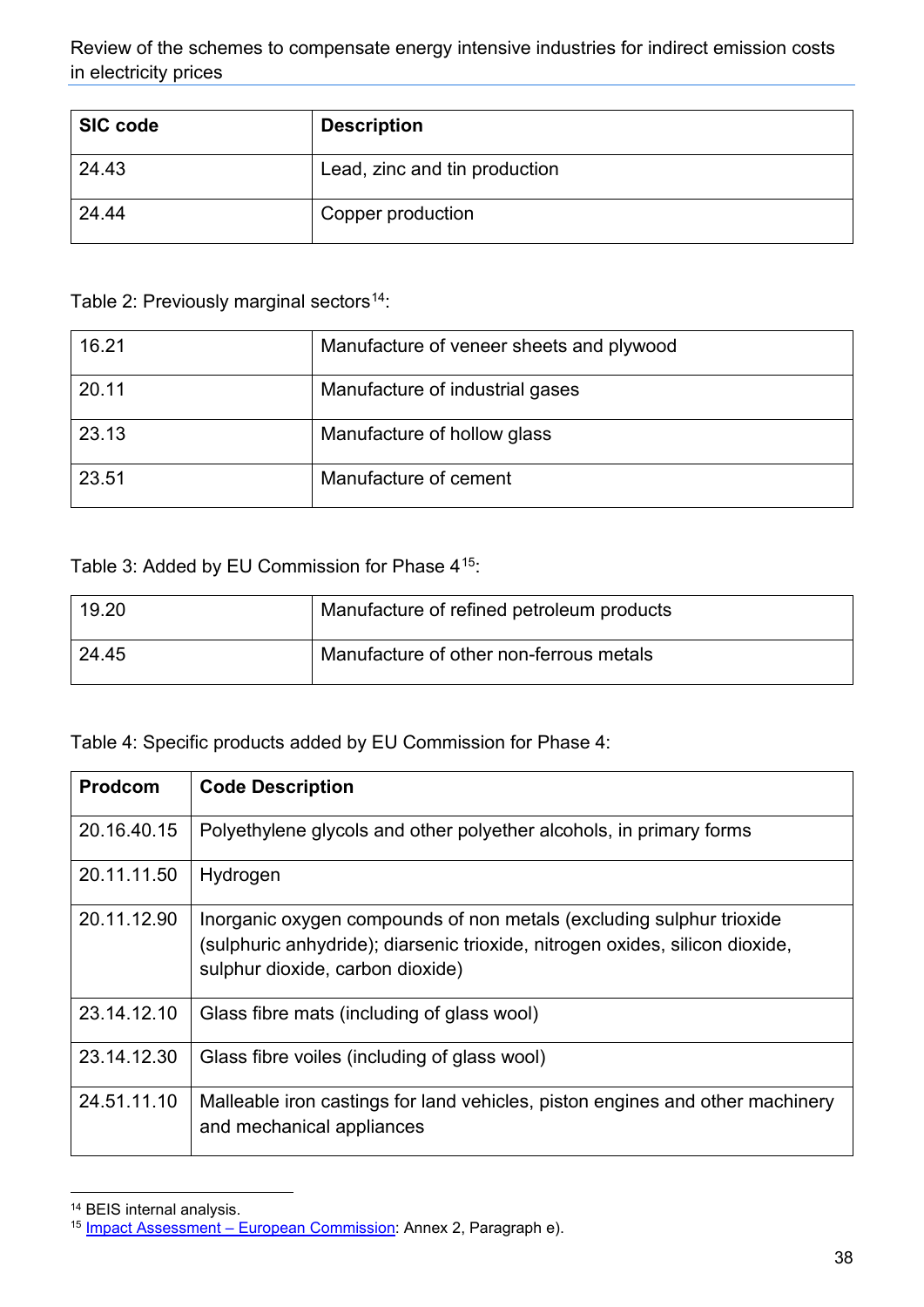| Prodcom     | <b>Code Description</b>                                                                                                                                                                                 |
|-------------|---------------------------------------------------------------------------------------------------------------------------------------------------------------------------------------------------------|
| 24.51.11.90 | Parts for other utilisation (malleable iron casting)                                                                                                                                                    |
| 24.51.12.10 | Parts of land vehicles (nodular iron castings)                                                                                                                                                          |
| 24.51.12.20 | Ductile iron castings for transmission shafts, crankshafts, camshafts, cranks,<br>bearing housings and plain shaft bearings (excluding for bearing housings<br>incorporating ball or roller bearings)   |
| 24.51.12.40 | Other parts of piston engines and mechanical engineering (nodular iron<br>castings)                                                                                                                     |
| 24.51.12.50 | Ductile iron castings for machinery and mechanical appliances excluding for<br>piston engines                                                                                                           |
| 24.51.12.90 | Ductile iron castings for locomotives/rolling stock/parts, use other than in land<br>vehicles, bearing housings, plain shaft bearings, piston engines, gearing,<br>pulleys, clutches, machinery         |
| 24.51.13.10 | Grey iron castings for land vehicles (excluding for locomotives or rolling stock,<br>construction industry vehicles)                                                                                    |
| 24.51.13.20 | Grey iron castings for transmission shafts, crankshafts, camshafts, cranks,<br>bearing housings and plain shaft bearings (excluding bearing housings<br>incorporating ball or roller bearings)          |
| 24.51.13.40 | Other parts of piston engines and mechanical engineering (cast iron: not<br>ductile)                                                                                                                    |
| 24.51.13.50 | Grey iron castings for machinery and mechanical appliances excluding for<br>piston engines                                                                                                              |
| 24.51.13.90 | Grey iron castings for locomotives/rolling stock/parts, use other than in land<br>vehicles, bearing housings, plain shaft bearings, piston engines, gearing,<br>pulleys, clutches, machinery            |
| 24.51.20.00 | Tubes, pipes and hollow profiles of cast iron excluding tubes, pipes, hollow<br>profiles made into identifiable parts of articles, such as sections of central<br>heating radiators and machinery parts |
| 24.51.30.30 | Tube or pipe fittings, of non-malleable cast iron                                                                                                                                                       |
| 24.51.30.50 | Tube or pipe fittings of malleable cast iron                                                                                                                                                            |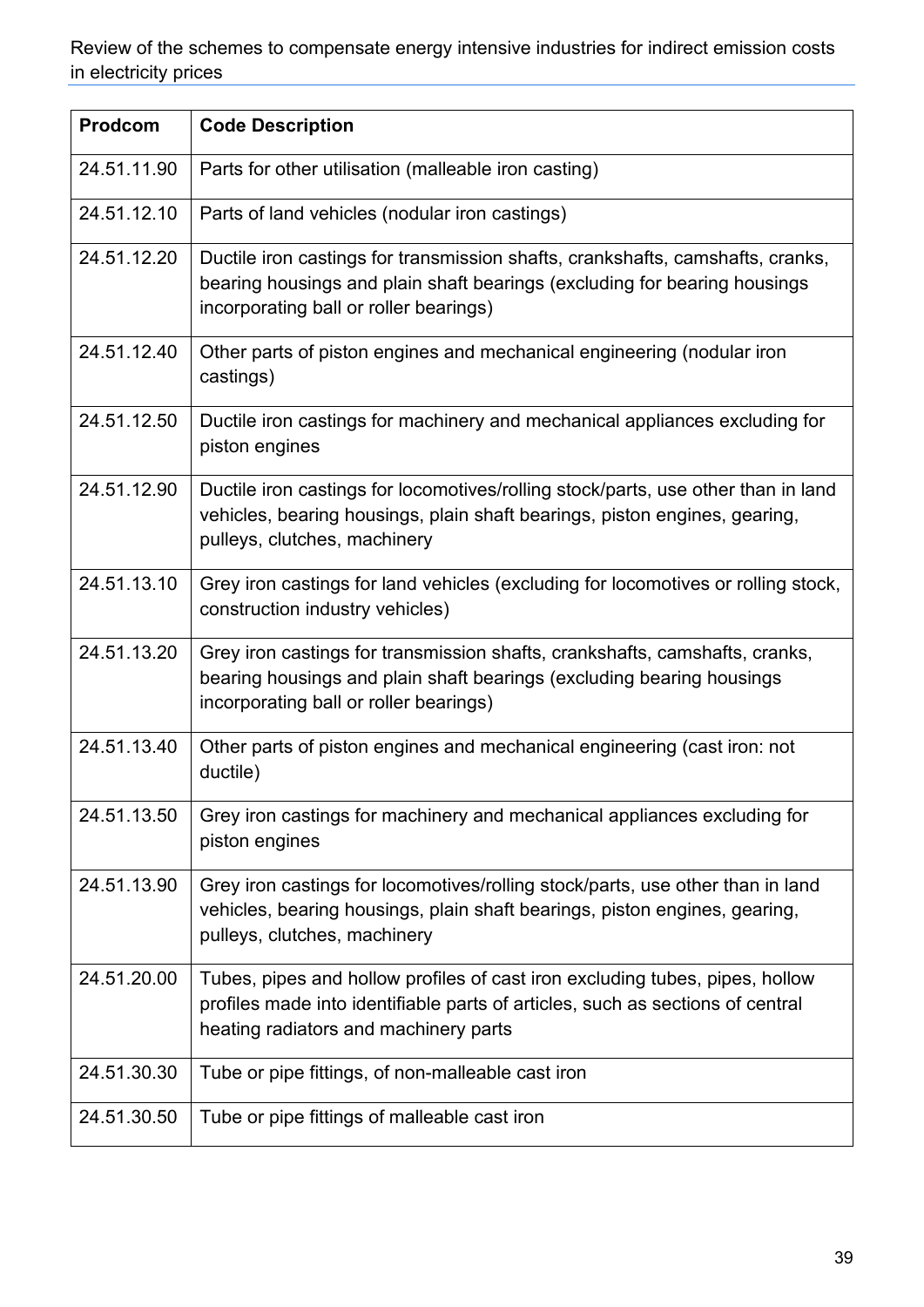## <span id="page-39-0"></span>Annex B: Breakdown of Criteria parameters

#### **Market characteristics**

Link between cost and output prices/ Price taker

- Comparison between output price evolution and inputs/production costs evolution (Green if clear correlation)
- Comparison of sector trends in/outside the EU (Green if no correlation)
- Existence of a common reference price or regionalised prices (Green if strong regional price)

Market structure and bargaining position:

- Concentration of sector (Green if more concentrated than downstream [DS] sectors)
- Interdependence between downstream customers and sector:
- Pricing power of DS customers (green if sector has high value-added content)

Existing and future trade patterns:

- Trends in expected growth of demand (green if strong/growing)
- Role of imports in meeting demand and trend in penetration (green if low/falling penetration)
- Levels of import prices and trends (green if higher/rising import prices)

#### **Profit margins**

Current investment in the sector in EU ETS area:

- Current financial situation of the sector (green if high profitability/higher within EU ETS)
- Comparative investment in sector (green if higher/growing faster in EU ETS)
- Products substitutable with products with indirect cost compensation (green if none)

Long-term investment in EU ETS area:

- Projections of demand in EU ETS area (green if in line or faster than outside EU ETS)
- Projections of costs/prices/margins (green if margins to hold/widen or in line with outside EU ETS)
- Business demography (green if high birth/survival rate or low death rate)

Feasibility of relocation:

• Current trade patterns (green if no or little trade – indicates nonexistence of infrastructure)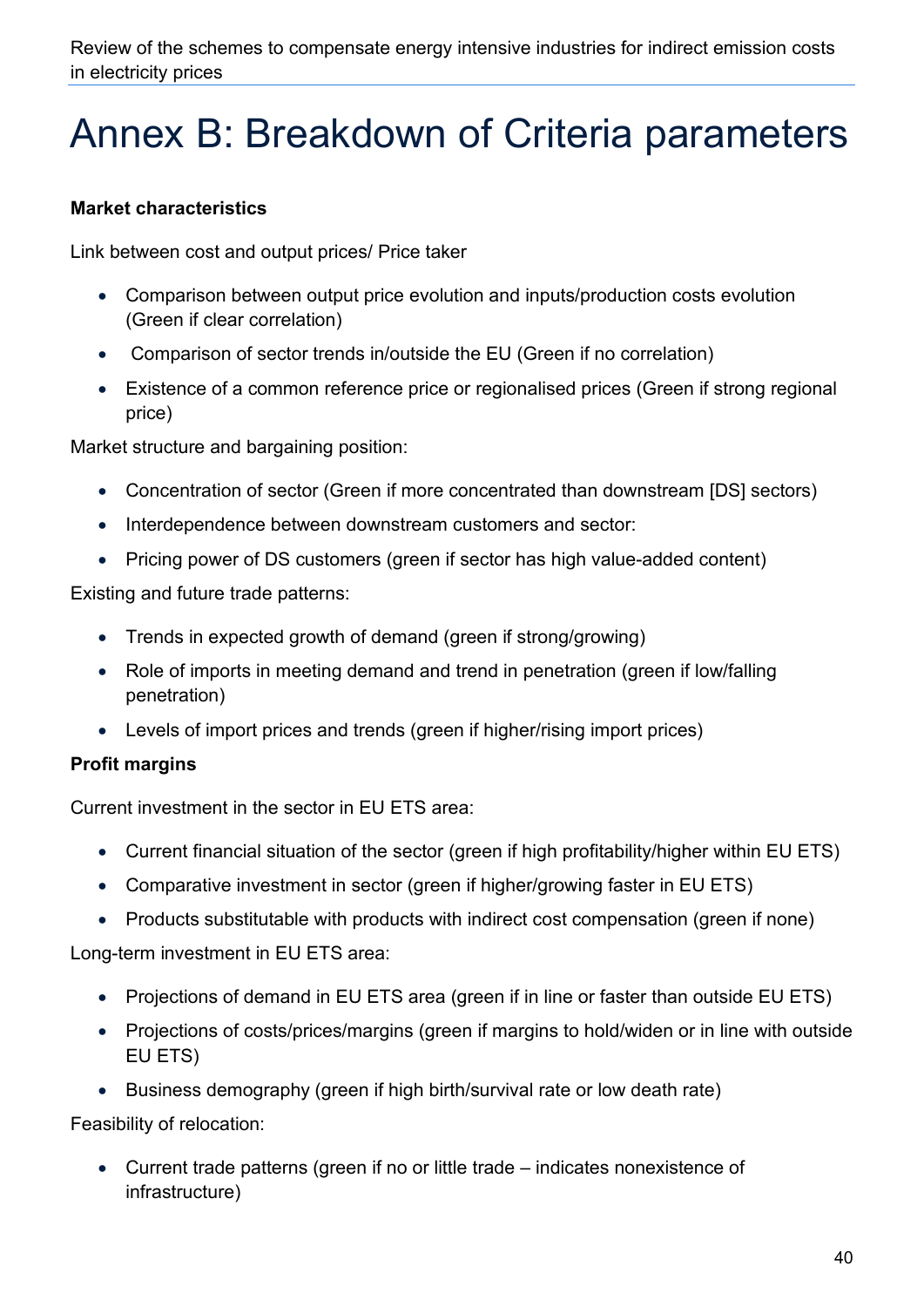• Net trade balance (green if high/widening)

#### **Abatement potential**

- Current electricity consumption
- Current level of electricity intensity (green if high/above sector average outside EU ETS)
- Indirect emission intensity (green if high/above sector average in outside EU ETS)
- Adoption of best available technologies
- Penetration of best available technologies (green if low)

#### **Fuel and electricity substitutability**

- Variability between undertakings in sector based on fuel/electricity consumption (green if there is no variability: either most undertakings use fuel, or if most use electricity, then the indirect compensation has been assessed in previous ETS guidelines)
- Unequal treatment of direct/indirect costs compensation within sector (green if they receive indirect costs compensation)